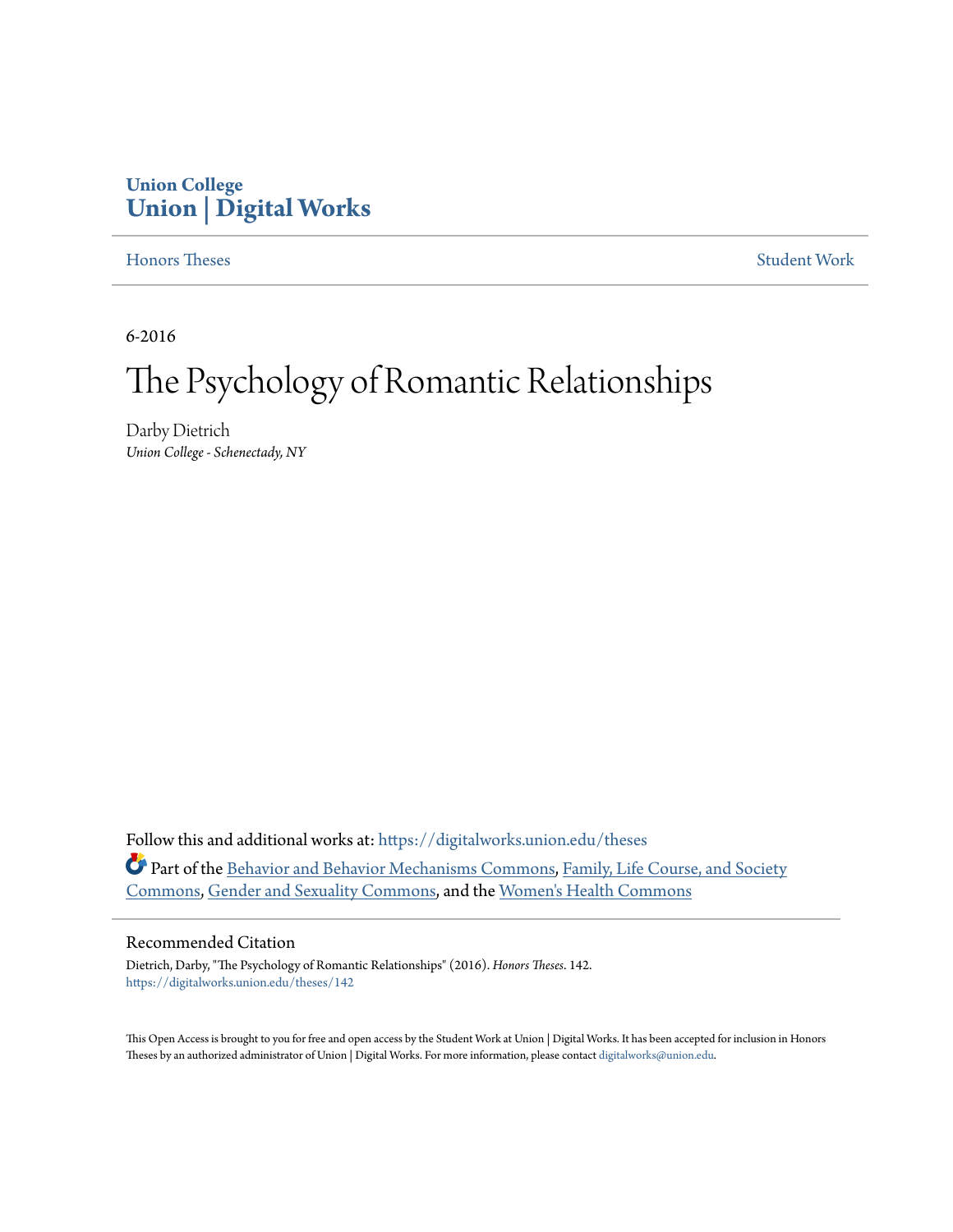By

Darby Dietrich

\*\*\*\*\*\*\*\*\*

Submitted in partial fulfillment

of the requirements for

Honors in the Department of Psychology

UNION COLLEGE

June 2016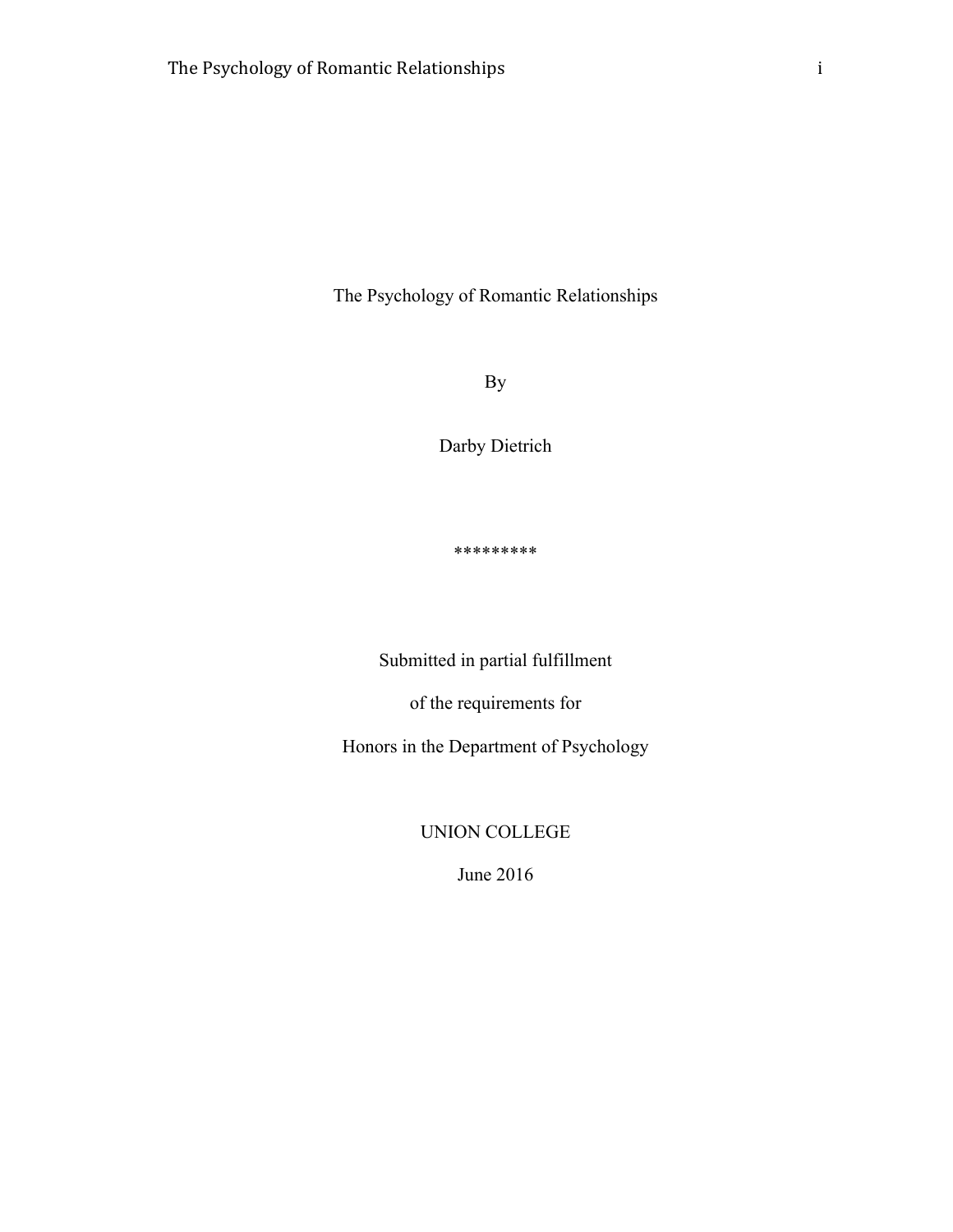#### **Abstract**

## DIETRICH, DARBY The Psychology of Romantic Relationships. Department of Psychology, June 2016.

## ADVISOR: Kenneth DeBono

Prior research on self-monitoring suggests that high self-monitors are more likely to choose a romantic partner based on status and appearance. Conversely, low self-monitors put a greater emphasis on shared values and interests. In the current research, we examined the self-monitoring differences in both dating relationships and marriages. Participants were given a survey in which they answered personal questions, questions about their past relationships, qualities that are important in potential dating and marriage partners, and the Snyder and Gangestad (1986) 18-item Self-Monitoring scale. Trends were consistent with previous research, such that high self-monitors were more likely to divorce than low self-monitors. The research also suggests that high self-monitors place a greater emphasis on physical attractiveness, creativity, and status, whereas low self-monitors prefer qualities such as fidelity and spiritual values. The research indicates that high and low self-monitors differ in partner preferences both in short-term and long-term relationships.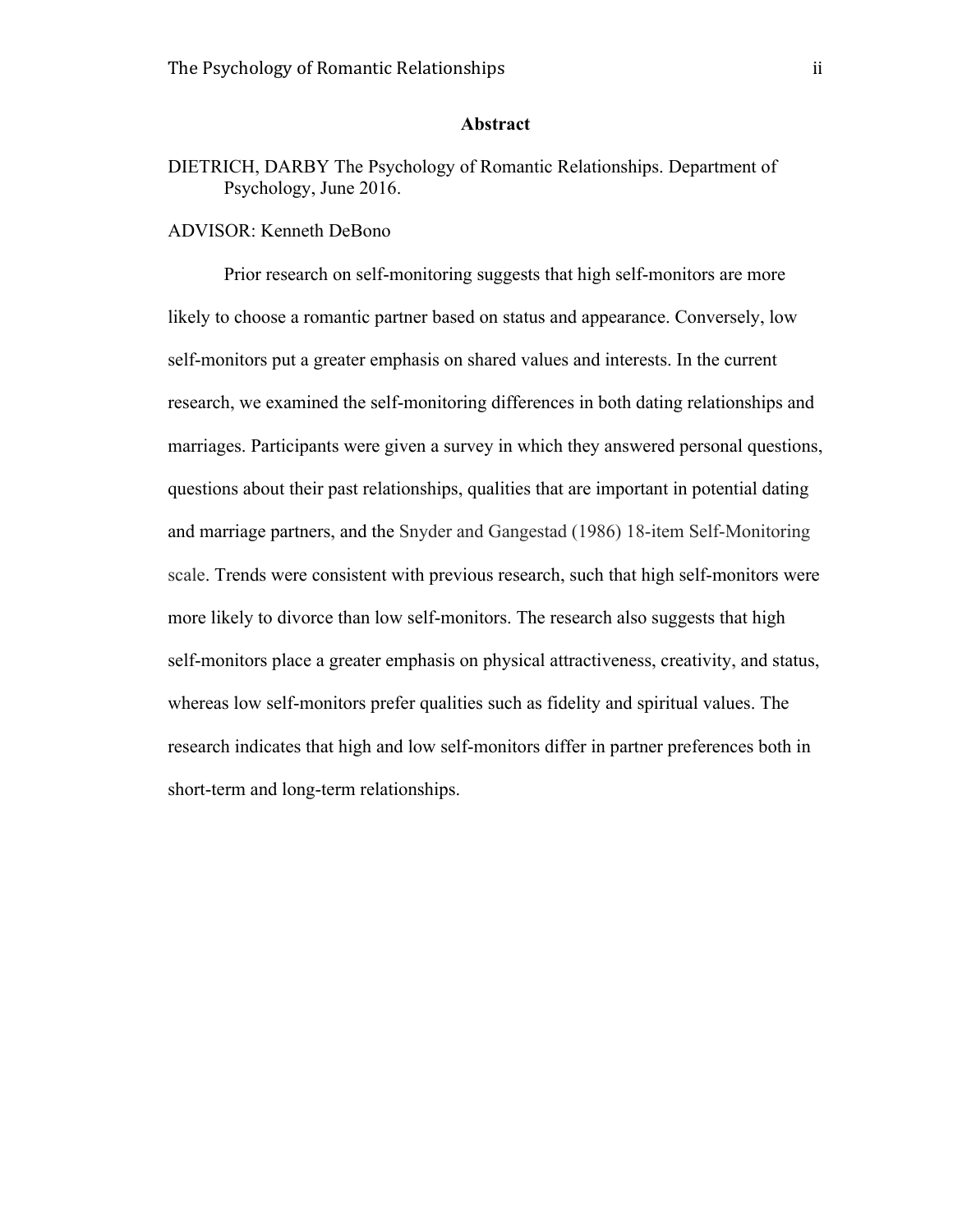As social beings, relationships play a significant role in our lives. Throughout our lives, we are constantly affected by our relationships with others. Relationships can vary in several ways. There are good relationships, bad relationships, healthy or unhealthy relationships, friendships, and romantic relationships, all of which contribute to who we are. As Settersten (2015) points out in his research, our identity, opportunities, and actions are all intertwined with our relationships. Because relationships play such an important role in our lives it is crucial that we understand them. Settersten (2015) further explains the changing dynamics of relationships, composed of a beginning, middle, and an end to a relationship and how these changing dynamics also impact how we feel about others and ourselves. While there has been extensive research on friendships and relationships in general, less is known about romantic relationships and underlying psychological factors. Understanding these romantic relationships is important because they are relationships in which we become very invested in and they can be the most impactful relationships in our lives.

As early as adolescence, romantic relationships begin to impact our lives. We admire romance due to its presence in our society. From fairy tales to celebrity weddings on the cover of magazines, romantic relationships are present in our lives regardless of whether we ourselves are in one. Starting at young ages, we aspire to find a romantic partner. Viejo, Ortega-Ruiz, and Sanchez (2015) have found that romantic relationships are associated with greater psychological adjustment and well-being in adolescence. They suggest that different types of romantic relationships can involve different types of love; love that focuses on the partner's well-being, love that focuses on those who are dependent upon us, and love that focuses on passion and intimate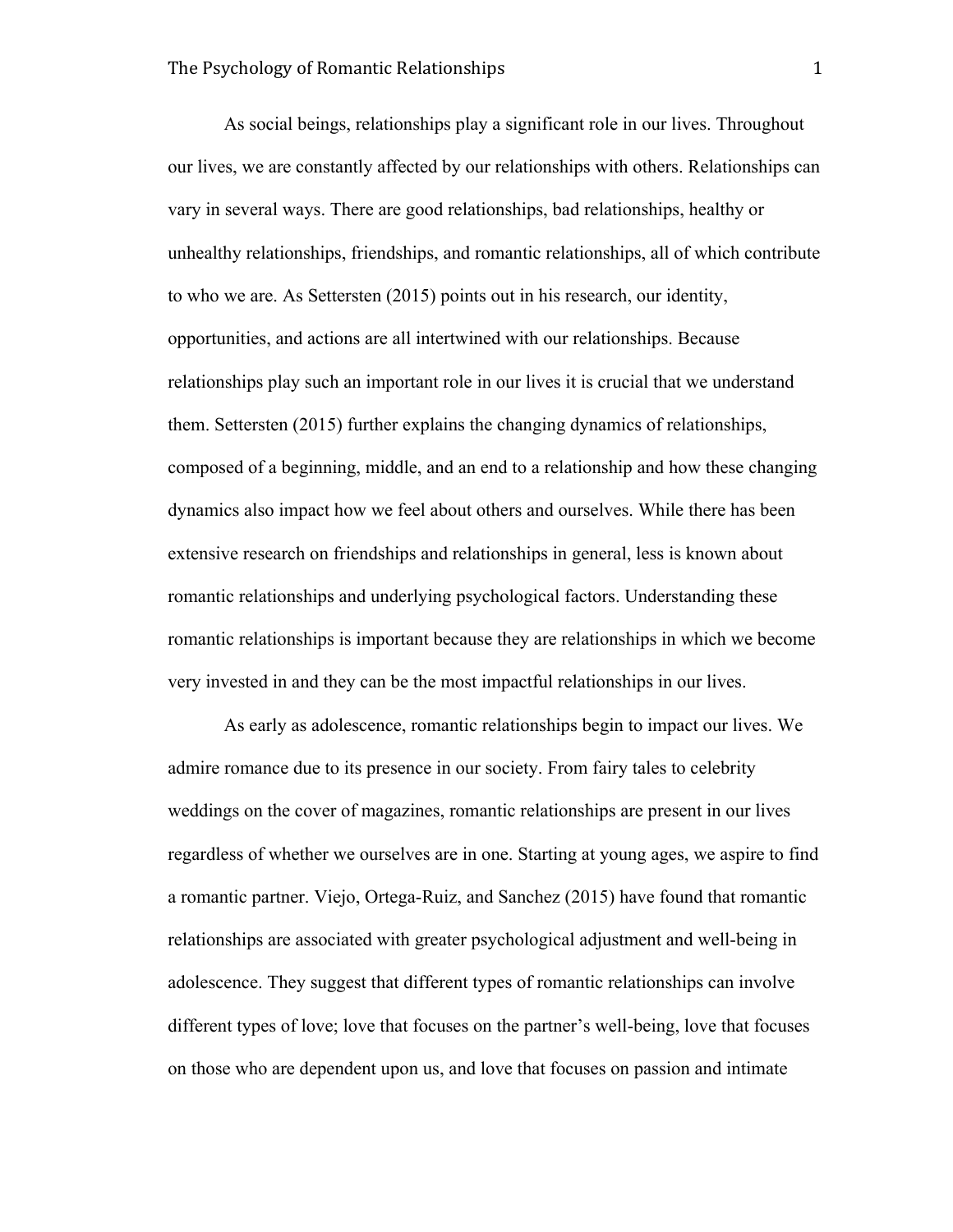desires (Viejo et al 2015). These different types of love can then influence the perceived quality of the relationship. In their research, Viejo et al (2015) found that involvement in romantic relationships is associated with greater well-being. Further, they found that adolescents who were happy with the quality of their relationship also reported greater well-being than those who were unhappy with the quality of the relationship. They showed that the adolescents who had never been in a committed relationship showed more signs of isolation compared to those currently in a relationship, who showed signs of greater well-being. As we can see, it is important to study and understand the different characteristics of romantic relationships because not only do they play a dynamic role in our lives, but they also potentially impact our wellbeing from a young age.

Similar to adolescents, adults in romantic relationships also experience increased well-being. In our society, as we get older it is the norm to be involved in a romantic relationship. It is in our nature to want intimate human connection, so we desire these intimate romantic relationships. Johnson, Kent and Yale (2012) examined the associations of identity and romantic relationship intimacy with well-being. They found that romantic relationships that occur during periods of developmental growth play a role in identity formation. They further found correlations between intimacy and well-being, which were positively associated with self-esteem and negatively associated with social anxiety and loneliness, (Johnson et al, 2012). These results imply that romantic relationships play a beneficial role in our lives. Because of the prominence as well as the impact relationships can have on our lives, it is very important that we study them. Relationships are an immense part of our culture and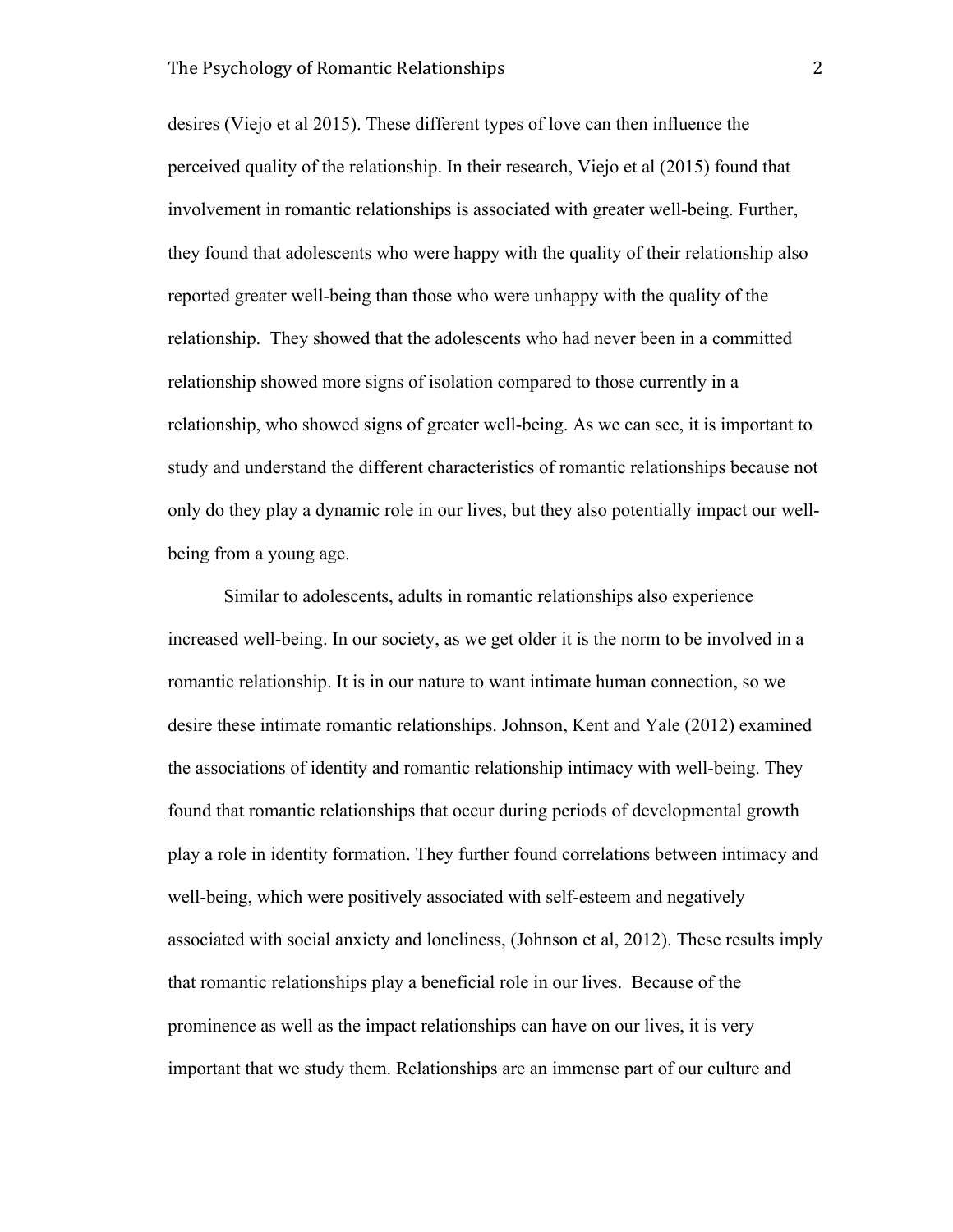better understanding them can be beneficial to our understanding of us personally as well.

#### **Self-Monitoring**

There are many different factors that are associated with and influence romantic relationships. One factor that has been evaluated is self-monitoring. According to Snyder and Gangestad (1986) there are two types of self-monitors: high and low. They explain that low self-monitors have little motivation or aptitude to change their expressive behaviors and tend to act in a way that reflects their inner beliefs. On the other end of the spectrum, high self-monitors tend to be attentive to social norms, concerned with their public appearances, and possess the ability and motivation to adjust their behavior to be consistent with the situation in which they find themselves. Research has looked at differences in self-monitors in terms of relationships and social behaviors. Where low-self monitors tend to be more consistent throughout differing social situations, high self-monitors often change their behaviors to suit the situation. In their research, Snyder and Gangestad (1986) generated an 18-item Self-Monitoring scale to assess whether one is a high or low self-monitor. This scale asks questions such as, "*I find it hard to imitate the behavior of other people," "In a group of people, I am rarely the center of attention,"* " *I can look anyone in the eye and tell a lie with a straight face (if for a right end)*,"and *"In different situations and with different people, I often act like very different persons."* A high self-monitor would answer true to the first and third statements, and false to the second. Conversely, a low self-monitor would answer false to the first and third, and true to the second. Self-monitoring assessments can be used to determine whether a person will be more interested in the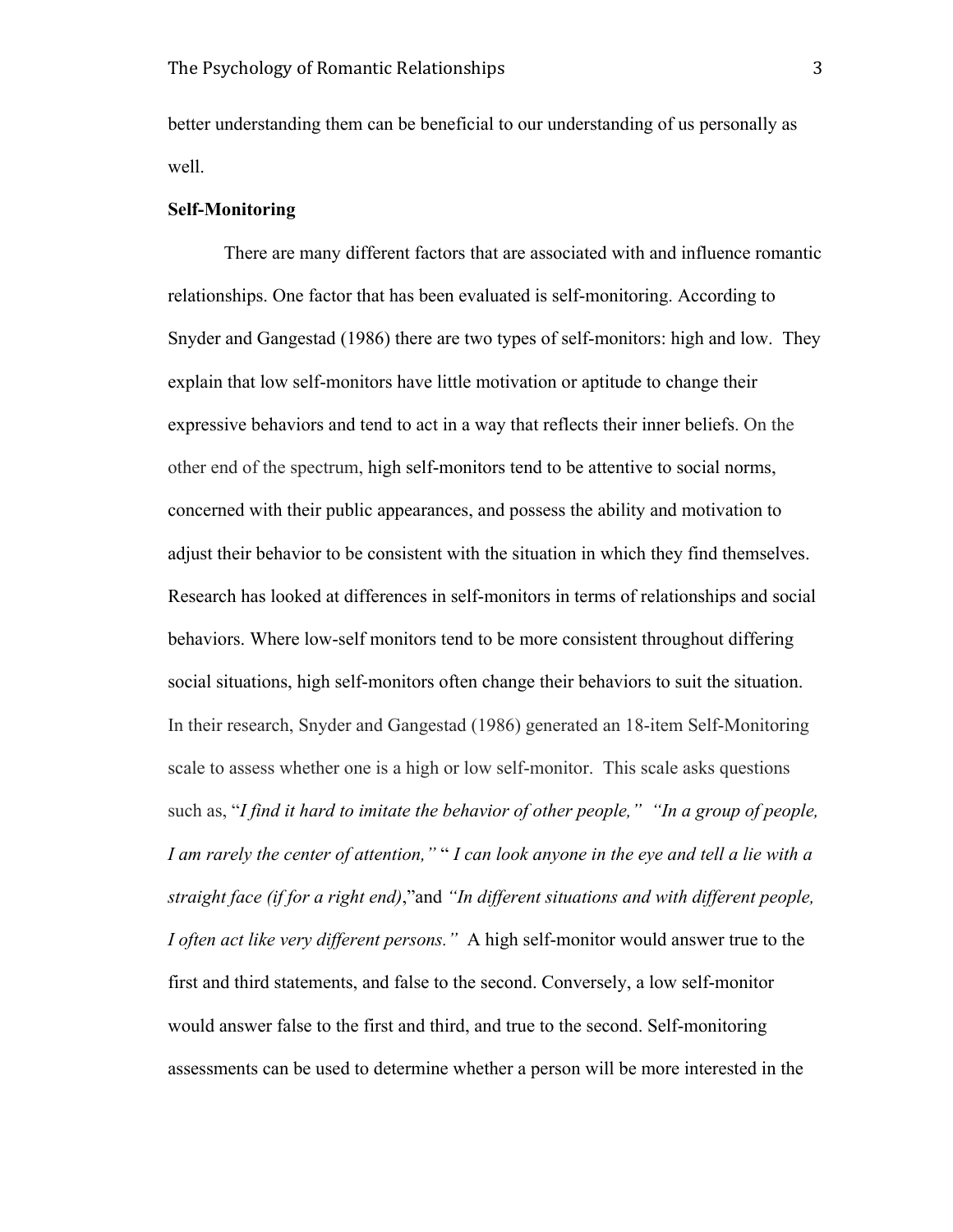image they give off or more interested in staying true to their inner thoughts and feelings (Snyder & Gangestad, 1986).

Snyder & Gangestad's (1986) Self-Monitoring scale is significant, as it allows us to make predictions in many different areas about people based on whether they score as a high or low self-monitor. For example, because high self-monitors tend to focus on how they are perceived by others and low self-monitors tend to focus on their inner beliefs, research has also looked for self-monitoring differences in advertising. In their research, Snyder and DeBono (1985) found that high-self monitors have a greater preference for advertisements emphasizing the image associated with a product, and low self-monitors seem to prefer advertisements emphasizing the quality or value of the product. The differences in self-monitoring preferences shown could potentially carry over into other areas of life as well.

Previous research on self-monitoring has shown that there are differences in motivations between high and low self-monitors. Fuglestad and Snyder (2010) looked at what motivates high and low self-monitors in different situations. They found that high self-monitors were more driven by their desire for status achieved through appearance compared to low self-monitors. Through these views, it was suggested that high self-monitors place a greater value on the perceived status of a potential romantic partner, than low self-monitors. Conversely, low self-monitors appeared to value trust and sincerity. Furthermore, they found that low self-monitors value an equal-status relationship, whereas high self-monitors are accustomed to unequal-status relationships (Fugelstad & Snyder, 2010). These findings are consistent with Parks-Leduc, Pattie, Pargas, and Eliason (2013) where they found that understanding the levels of skill and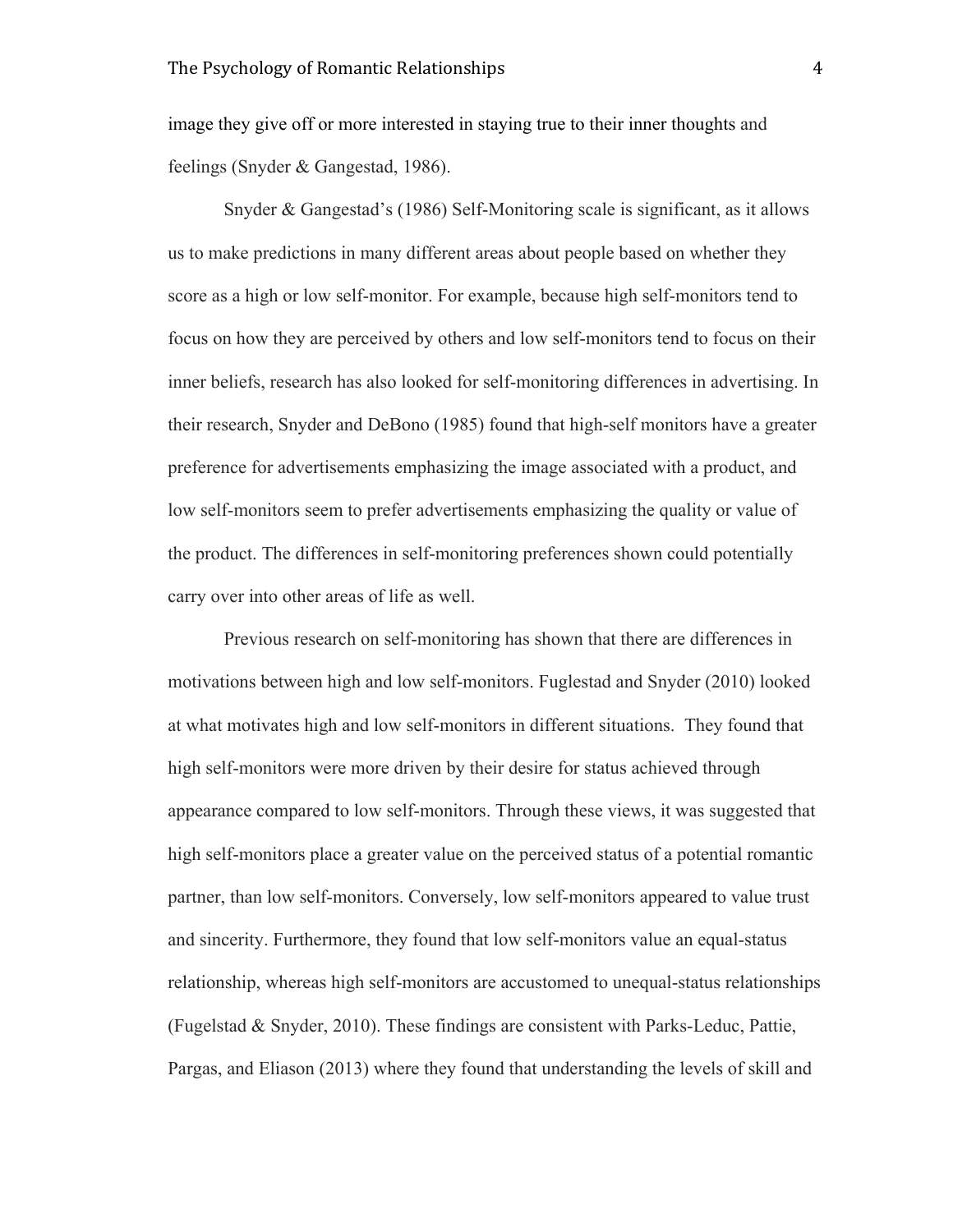motivation can predict the likelihood of people to change the way they act in different social contexts. They show that high self-monitors are both better skilled as well as pose a greater motivation to act differently in different situations. They suggest that additional research is required to understand how someone who scores both high or both low in self-monitoring skill and motivation acts compared to someone who scores high in one and low in the other. Fuglestad and Snyder (2010) also showed that because high self-monitors are able to change how they act in different situations, they are more likely to "get along" to "get ahead." In other words, they are more likely to act certain ways and befriend certain people in order to help themselves, again with the intention to increase their status. Overall, their research has shown that in relationships low self-monitors are more concerned with status equality in relationships than high self-monitors.

Differences between high and low self-monitors have been found to predict how they will act in different situations. Lippa and Donaldson (1990) found a significant association between self-monitoring and consistent behavior throughout interpersonal relationships. Because low self-monitors tend to act in ways that reflect their personal beliefs and values, they tend to be consistent across different situations. However, high self-monitors are more likely to change their behavior and act in ways that are consistent with the different situations in which they find themselves. These findings could potentially suggest that such inconsistencies in behavior could skew perceived compatibility. For example, someone in a relationship with a high selfmonitor might perceive greater compatibility because the high self-monitor acts how he or she believes his or her partner or the situation calls for. Conversely, low self-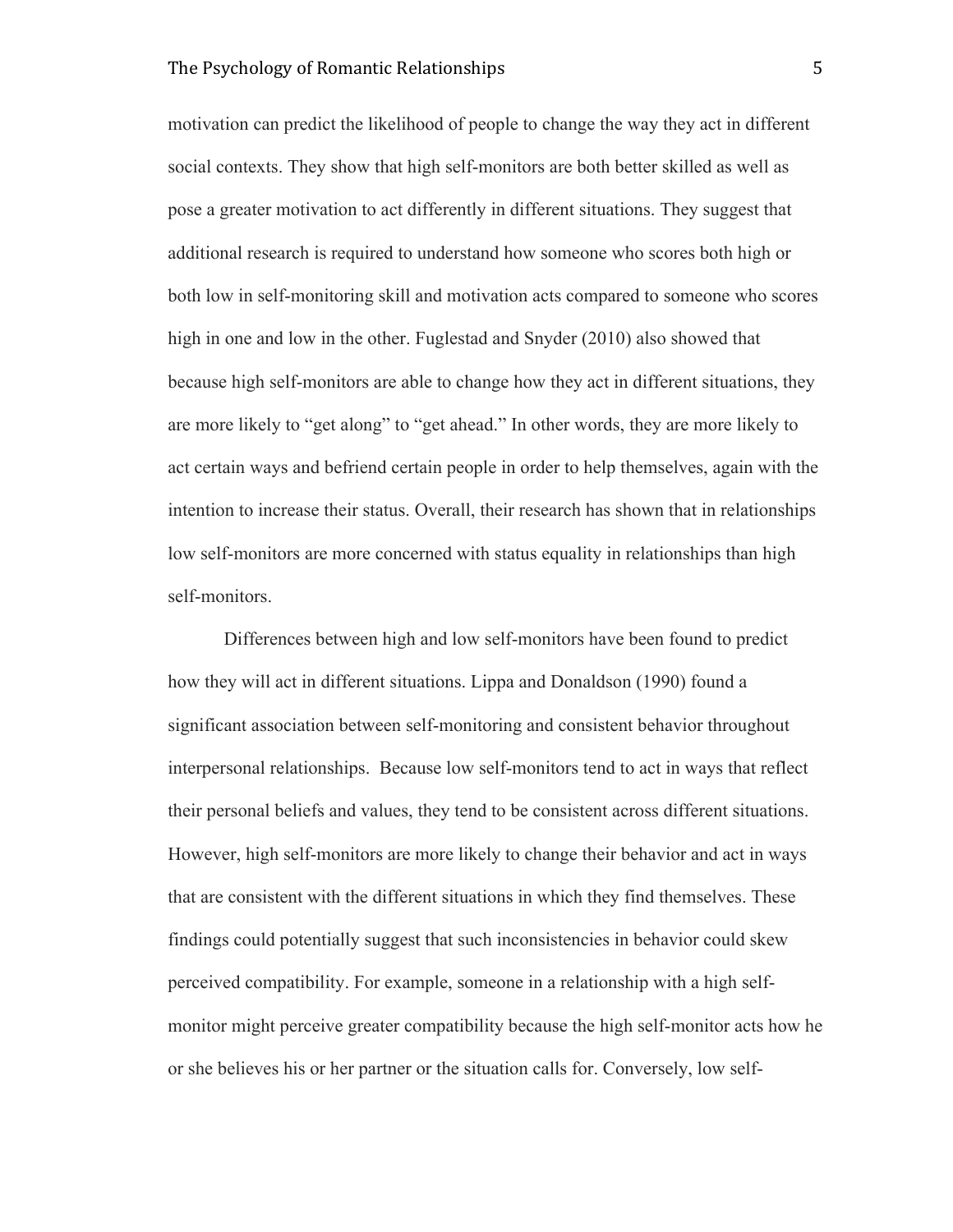monitors are acting in ways that are parallel to their values and beliefs, so perceived compatibility is likely more genuine.

#### **Self-Monitoring and Dating Relationships**

The difference between the importance of equality in close relationships for high and low self-monitors has been further studied. Oyamot, Fuglestad, and Snyder (2010) examined the balance of power in high and low self-monitor's relationships. They looked at both perceived balance of power and the quality of the relationship based on satisfaction. Their study found that high self-monitors perceive an asymmetrical balance of power in their relationships, whereas low self-monitors perceive a symmetrical balance of power. Surprisingly, the asymmetrical balance of power in a high self-monitor's relationship seemed to have little impact on their perceived quality of the relationship. This means that equal power in a relationship is more important to a low self-monitor than a high self-monitor. Further, unequal power in a relationship hurts the perceived relationship quality for low self-monitors, but does not do so for high self-monitors. This suggests that other qualities have a greater impact on a high self-monitor's relationship, so they still perceive it as satisfactory, regardless of the hierarchal quality. It would be interesting to further research if these differences of power in close relationships carry over to romantic relationships.

Not only have equality differences between high and low self-monitors been observed, but also differences in the longevity of romantic relationships. Leck and Simpson (1999) found that high self-monitor's romantic relationships do not last as long as low self-monitor's romantic relationships. They suggest that while high selfmonitors are better at initiating a relationship than low self-monitors, conversely they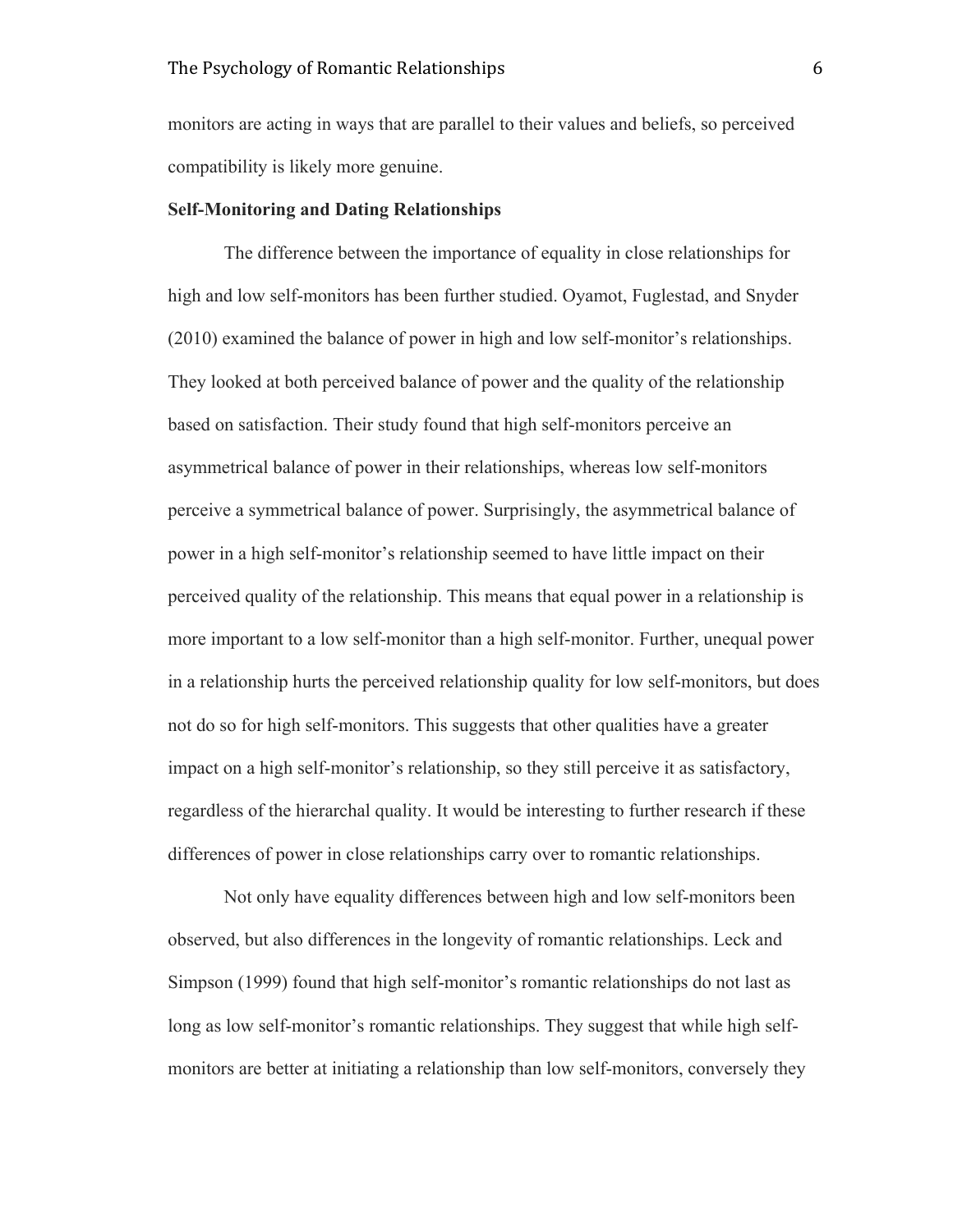are worse at maintaining them. There could be a wide range of reasons that cause these differences in relationship maintenance, one of which could just be the lack of compatibility that is more prevalent in high self-monitoring relationships than low selfmonitors. They noted that high self-monitors tend to continue to look for better options while they are in a relationship. They further show that high self-monitors perceive themselves to be better at, as well as enjoy more flirting with others more than low self-monitors (Leck&Simpson, 1999). This research could also potentially indicate that high self-monitors are more likely to cheat on a partner than low self-monitors, and further indicate an increased likelihood of relationship dissolution.

There are further differences in high and low self-monitors predictions regarding current and possible future relationships. Consistent with previous research, low self-monitors not only engage in longer relationships, but also predict their relationships to last longer. Oner (2002) studied the relationship between selfmonitoring and future time orientation in romantic relationships. The results showed that both male and female low self-monitors have an extended future time orientation of relationships. This indicates that low self-monitors anticipate their relationships lasting longer. This is worth noting because it could potentially indicate that high selfmonitors are not as invested in their relationships from the beginning. Because high self-monitors have been shown to be less committed in relationships, and more likely to go from partner to partner, it makes sense that they would have less of a future time orientation. This could have implications on a difference in the likelihood of high and low self-monitors to get married, or further to stay married.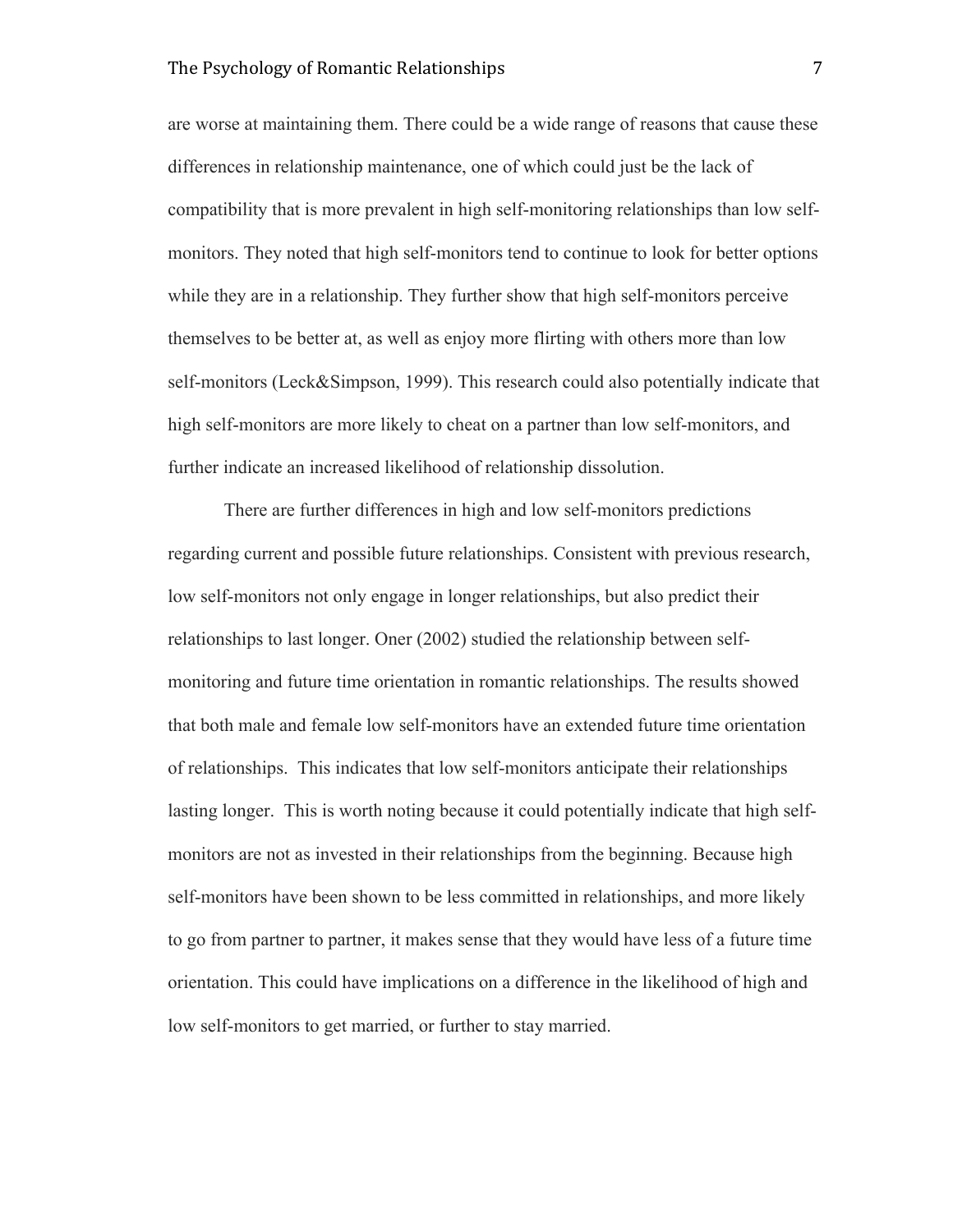Because high and low self-monitors have been found to have different motivations, these motivations carry over to what qualities they look for in a potential dating partner. Melinda Jones (1993) analyzed the relationship between selfmonitoring and intrinsic versus extrinsic motivations. She found that high self-monitors tend to have more extrinsic motivations, and low self-monitors tend to have more intrinsic motivations. Extrinsic motivations are such that provide rewarding outcomes, such as approval from others or increased social status. On the other hand, intrinsic motivations are such that provide mutual satisfaction, such as spending time with one another (Jones, 1993). This shows that high self-monitors tend to look for potential partners with a 'what can you do for me' mentality. On the other hand, low selfmonitors tend to look for compatible partners who they can achieve joint pleasure from the relationship. These differences in preferences might also influence the quality of the relationship. Seemingly, low self-monitors, who have partners they are compatible with, would likely have a better relationship than high self-monitors with partners they choose on the basis of status or attractiveness.

In dating relationships, research has shown that high and low self-monitors look for different qualities and commit to the relationship differently. Leone and Hawkins (2006) researched such differences. They found that high self-monitors tend to change the way they act in different social situations, are more detached, less personal, and more likely to end a current relationship for a new one. They further found that low self-monitors are more likely to look for a compatible partner and be involved in a stable, committed, intimately personal relationship. Because high self-monitors seek potential dating partners based on perceived status and looks, it begs the question of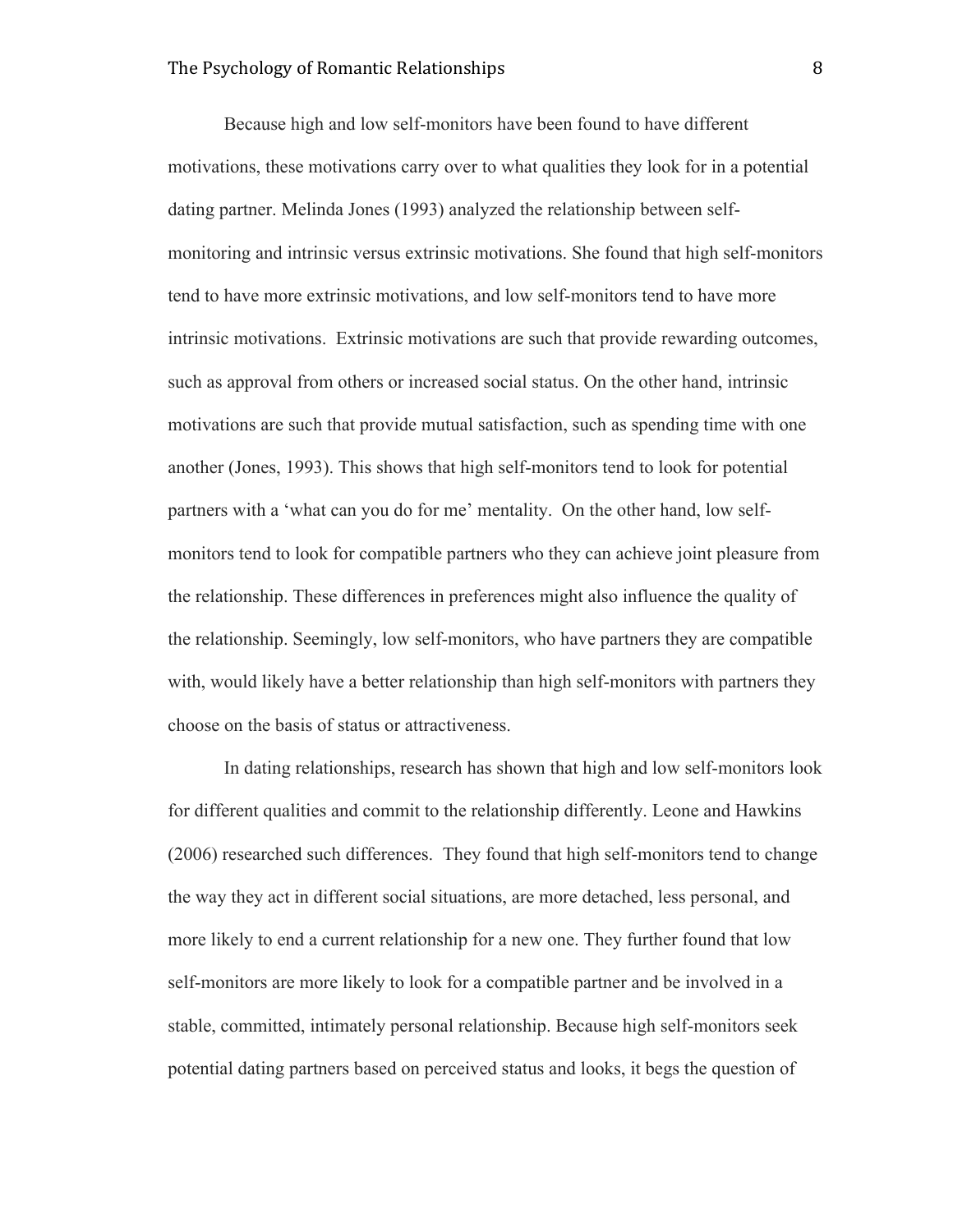whether they also consider the same qualities when choosing a marriage partner. This research also indicates the possibility that these differences in relationship qualities and commitment levels could further influence the likelihood of relationship dissolution, where low self-monitors are less likely to dissolve a relationship than high selfmonitors.

In romantic relationships, research has shown that low self-monitors tend to show a preference for other low self-monitors, as well as high self-monitors preference for high self-monitors. Norris and Zweigenhaft (1999) studied self-monitoring and trust in relationships of U.S. college students. They found that high self-monitors are more likely to be a relationship with other high self-monitors than low self-monitors. They explain that this tendency could be a result of the different values of high and low selfmonitors. For example, low self-monitors place a greater value on commitment and trust in a relationship. Norris and Zweigenhaft (1999) found that low self-monitoring couples scored higher on a measure of trust and predictions of relationship longevity compared to high self-monitors. These results are consistent with the results of other studies and it seems plausible that people would choose a partner who shares similar desires as them. Therefore, it seems as though low self-monitoring relationships emphasize shared values and beliefs, whereas high self-monitoring relationships emphasize status, attractiveness, and shared activities.

The differences in the values of high and low self-monitors have been investigated deeper. It has been noted that high and low self-monitors are willing to make different types of tradeoffs in their relationships. Snyder, Berscheid, and Glick, (1985) investigated the differences in exterior and interior motives of relationship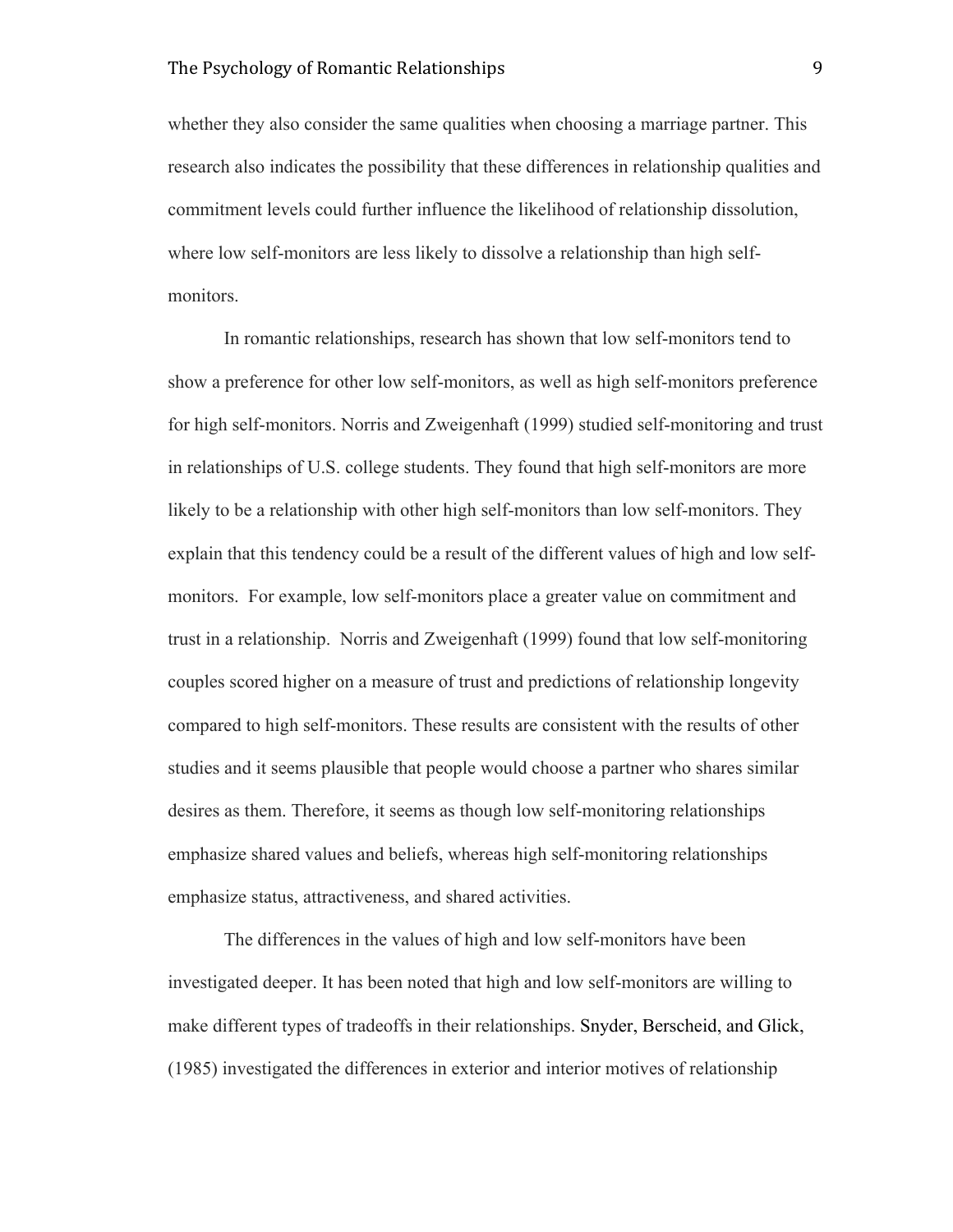initiation for high and low self-monitors. They investigated the differences in attention and then the differences in actual choices. Their research found that while low selfmonitors put a greater emphasis on interior qualities, high self-monitors focus on exterior qualities in both the initial attention and actual choices. In the research, participants were forced to make tradeoffs between physical attractiveness and a desirable personality. It was shown that high self-monitors were more willing to give up a desirable personality for a physically attractive partner, and the opposite for low self-monitors. These tradeoffs continue to exemplify the different values of high and low self-monitors and can further demonstrate differences in the qualities of the relationships they have with others.

These differences are further noted in sexual relations. Snyder, Simpson, and Gangestad, (1986) investigated sexual relationships of college students. They looked at self-monitoring differences in restricted versus unrestricted orientation towards sex. Restricted orientation would include people who believe sexual relations should be confined to committed intimate relationships. However, unrestricted orientation would include people who believe that sexual relations do not need to be confined to such relationships and that if the find someone sexually attractive then they would be comfortable engaging in sexual activities with that individual. They found that high self-monitors tended to have an unrestricted orientation towards sexual relationships. On the other hand, low self-monitors had a restricted orientation towards sex as indicated by fewer sexual partners, anticipating less future sexual partners, less onenight stands, and a greater value placed on commitment. High self-monitors reported the opposite; they reported more previous and anticipated future sexual partners, more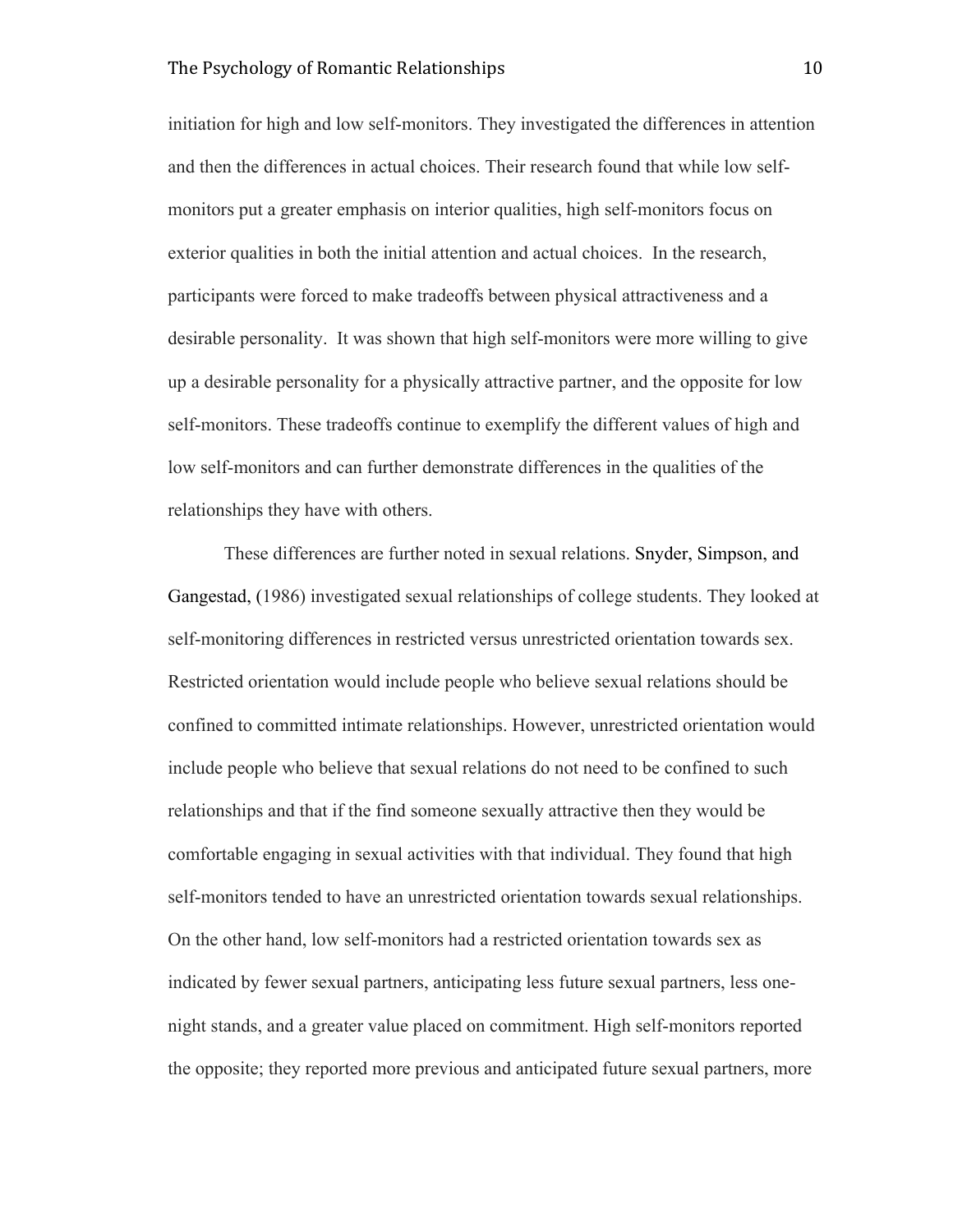one-night stands, and little value on commitment. Snyder et al (1986) predict that such differences could potentially be adaptive. This could indicate that each personality type adapted and exist because they foster two types of successful mating strategies. Further investigation on these differences can be beneficial to society.

Because of the sexual norms today, the understandings of sexual relationships can lead to a better understanding of more intimate dating relationships. Snyder and Simpson (1984) also looked at self-monitoring differences in dating relationships in four different investigations. They examined willingness to change partners, different qualities of dating lives, and the progression of intimacy in relationships. Their results, like previous research, found that low self-monitors were more committed to their relationships and had a more pronounced progression of intimacy. These results could suggest a difference in the likelihood of relationship dissolution, where the less committed high self-monitors are more likely to dissolve a relationship.

#### **Self-Monitoring and Marriage**

Prior research has shown that low self-monitors tend to have longer lasting, closer dating relationships than high self-monitors. This raises the question of whether this is also true of marriage relationships. It seems as though with the increased weight and binding notion of marriage, that a high self-monitor might have potential partner preferences more similar to those of low self-monitors. Rowatt, DeLue, and Strickhouser (2001) examined self-monitoring and partner preferences. In general, not accounting for self-monitoring differences, they found four particular qualities were more important in a long-term relationship than a short-term relationship. These include fidelity, dependability, spiritual values, and good parenting. This might suggest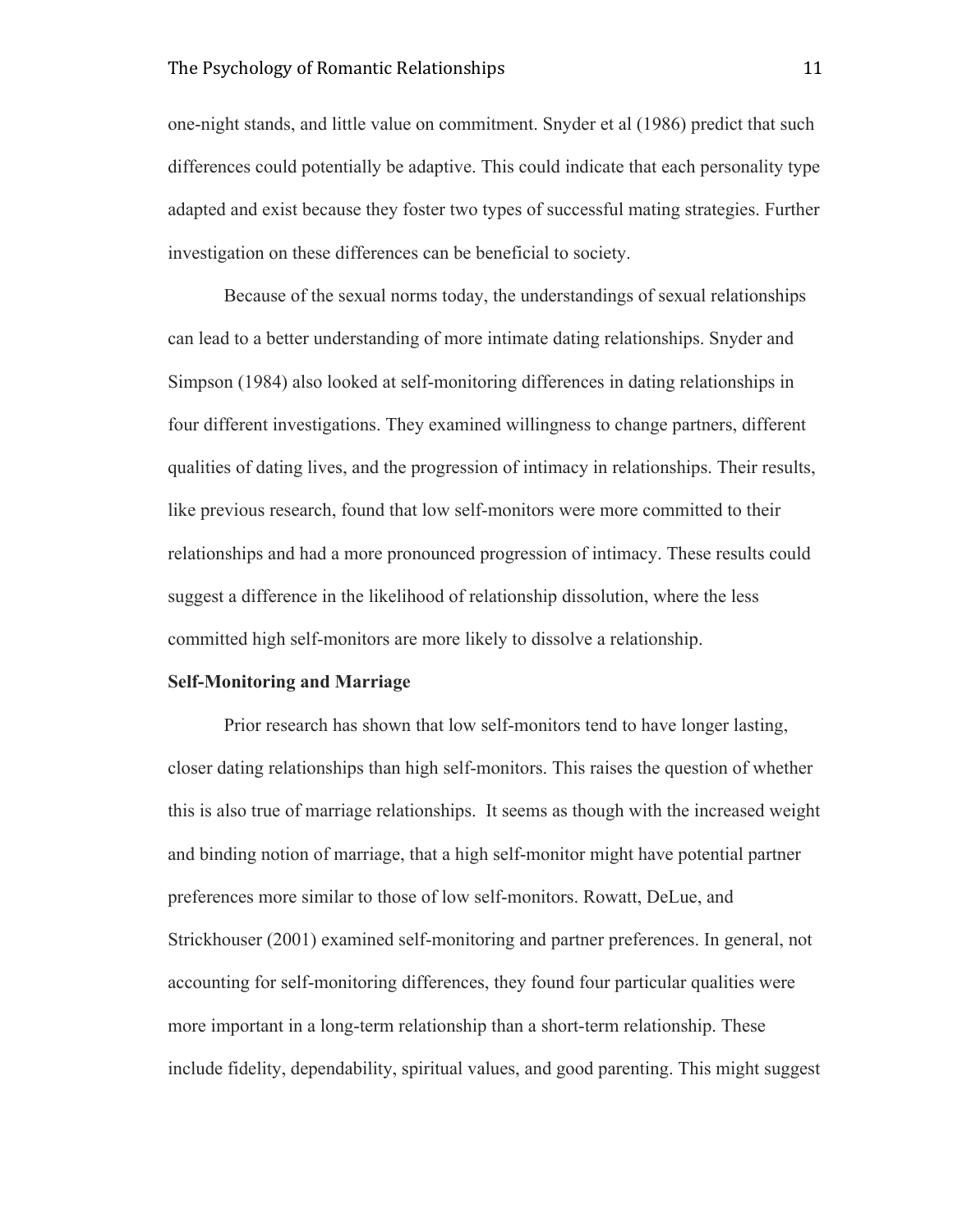that high self-monitors adjust their values when considering marriage, potentially acting more like low self-monitors. These values include qualities that are typically more closely associated with low self-monitors.

Research on the relationship between self-monitoring and marriage is scarce compared to the friendships and dating relationships. Leone (2003) is one of the few to examine self-monitoring differences in marital relationships. He looked at selfmonitoring differences in marital satisfaction as well as divorce. In his first study, he examined marital satisfaction*.* He found that the majority people satisfied with their marriage were low self-monitors, and the majority of people unsatisfied with their marriage were high self-monitors. In the second study he compared divorce rates of high self-monitors to those of low self-monitors. He found that the majority of participants who had been divorced at least once were high self-monitors, and majority of those who had never been divorced were low self-monitors. He established that high self-monitors tend to perceive themselves as having many more potential partners other than their spouse compared to low self-monitors. These findings are consistent with the findings regarding self-monitoring and dating relationships. However, as little other research has been conducted in this area and due to the small sample sizes, I think further research is needed to understand marital differences between high and low selfmonitors.

With the increasing divorce rates, it would be beneficial to understand how exactly self-monitoring differences play a role in the dissolution of a marriage. In recent times, divorce rates are increasing and especially so in older adults. Brown and Lin (2012) looked at divorce statistics from 1990 to 2010 in the United States and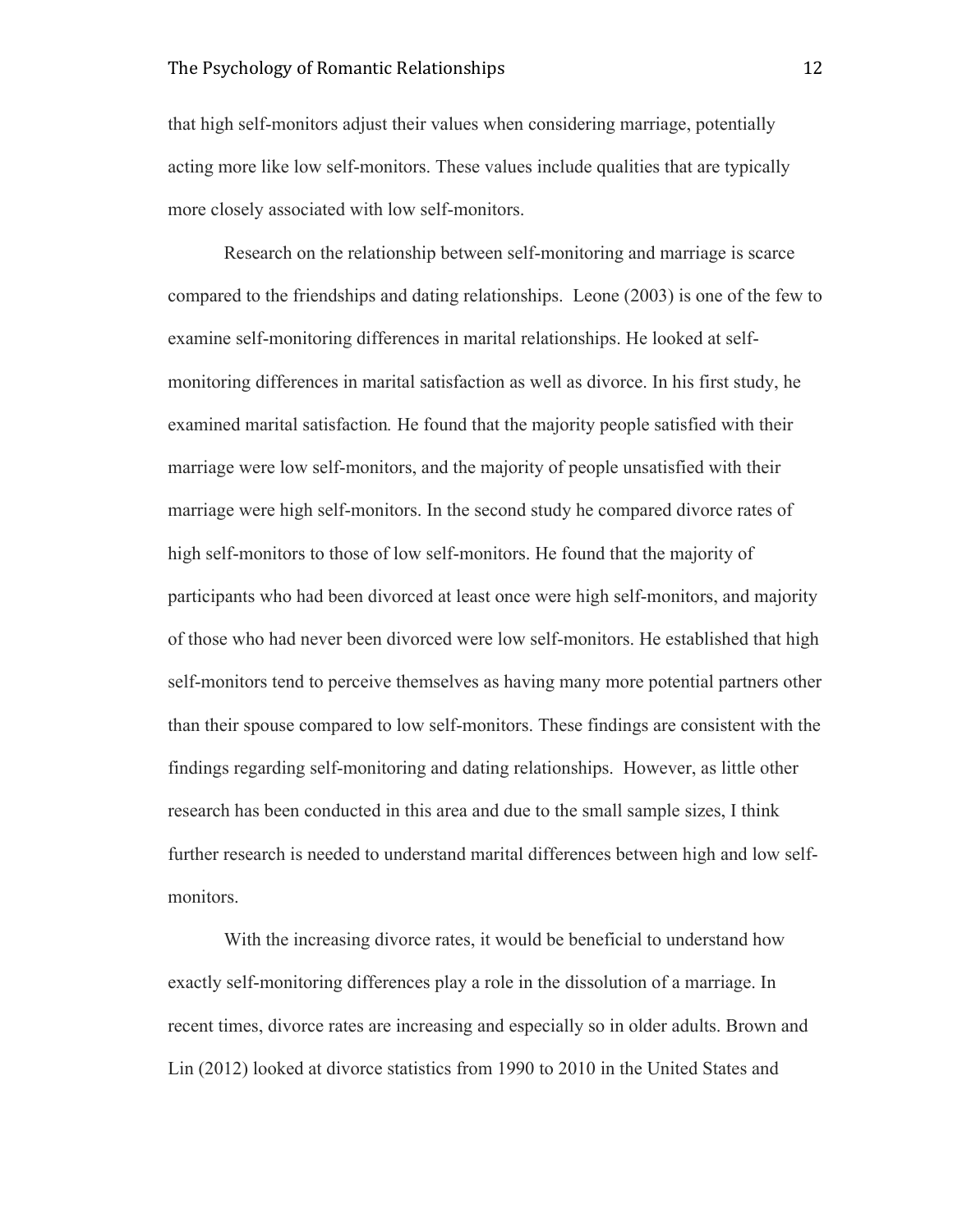analyzed the changes in divorce rates of middle-aged and older adults. They found that approximately 45% of marriages end in divorce. Of these divorces, in 1990 roughly one in ten of the divorces were those of middle-aged and older adult couples. However, in 2010 and more recent years they found that nearly one in four of such divorces were those of middle-aged and older adults. These statistics also tend to vary by gender and race, where women are more likely to end a prolonged marriage than men are. It was also found that minorities have increased divorce rates. These findings could have several implications, one of which could indicate that people are getting divorced more than once. For example an older couple in 2010 getting divorced could consist of a partner who had previously been divorced. They found that divorce is approximately two and a half times more likely for remarried people than people in their first marriages. As divorce is becoming less socially stigmatized, people are more likely to get divorced, and in some cases do so multiple times.

When looking at the increasing rates in marriage failures, it is important to understand how couples deal with their problems and eventually choose divorce. Glasser and Palmatier (1996) looked at different ways couples cope with their issues, which sometimes can help avoid divorce and other times ultimately leads to divorce. They examined different factors that seem to increase the likelihood of divorce, as well as recommendations that could potentially prevent divorce. They found that using preventative measures to cope with disagreements is more beneficial than waiting until the couple has reached a breaking point to start treatment measures. They found a more proactive method is better than waiting until the marriage needs saving. Further, they found that couples with compatible personalities and views of the world are better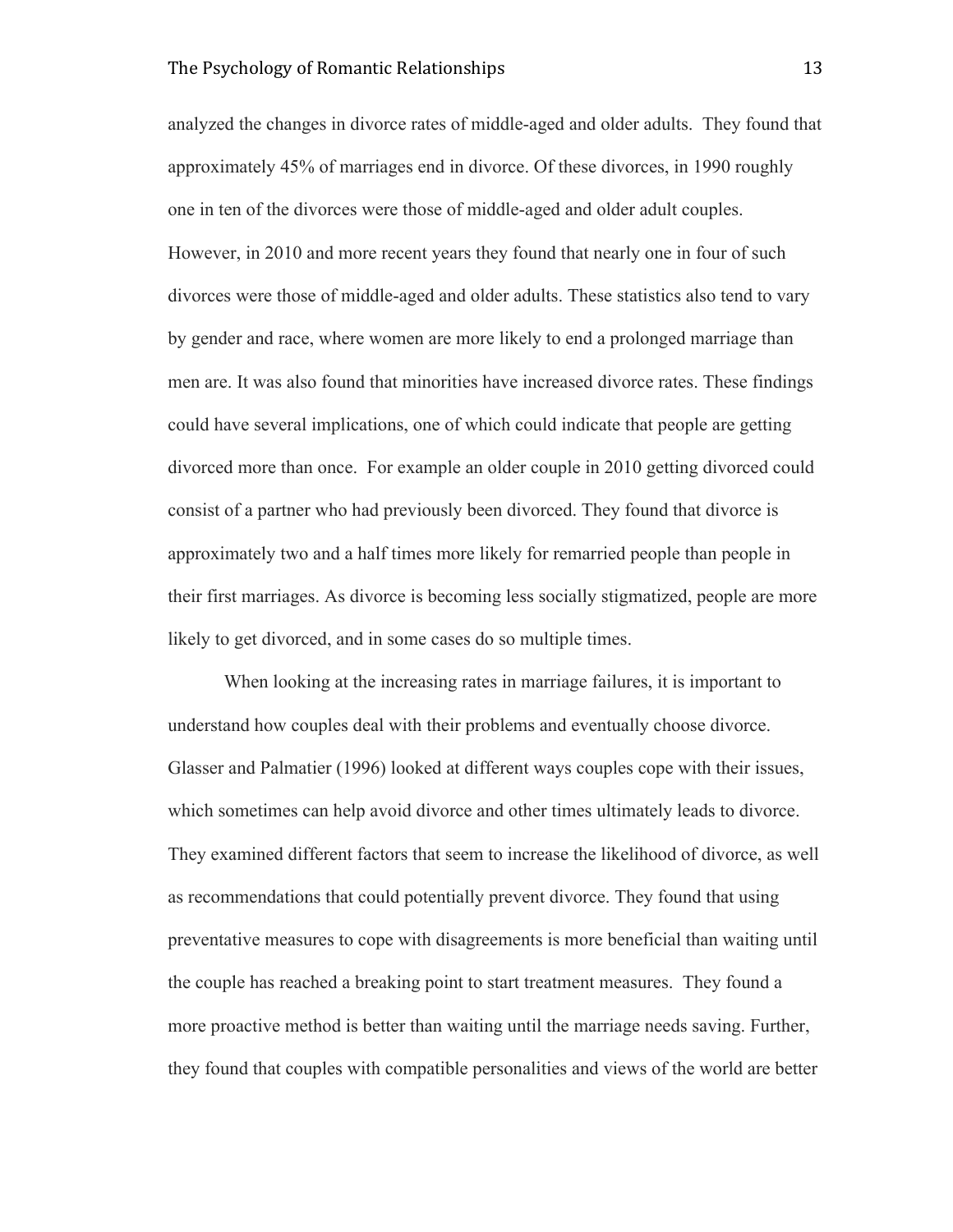off. This discovery seems to be more consistent with the tendencies of low selfmonitors, who look for a partner with similar values as them. It seems as though couples that are less sincerely compatible will have more marital issues. Less compatible couples seemingly need to be more proactive in dealing with their concerns to avoid marital dissolution.

In addition to compatibility and preventive measures, personality traits can further predict divorce. Solomon and Jackson (2014) examined a nationally representative example looking at different personality traits and their association with relationship satisfaction and the likelihood to continue or end such relationship. Their findings suggest that certain personality traits, such as high levels of neuroticism and openness, and low levels of agreeableness and conscientiousness, are in fact negatively associated with relationship satisfaction. Further, less satisfying relationships are more likely to be terminated than more satisfying relationships. They found that actor effects, partner effects, and combined effects are associated with the relationship satisfaction, and the changes in satisfaction. Actor effects have to do with the individual's personality, partner effects have to do with their partner's personality, and combination effects have to do with the interaction and agreeableness of both personalities. The combination effects seem to be indicative of compatibility. Their results indicate that the more agreeable, conscientious and less neurotic, the less likely divorce is. Over time, the more negative daily experiences due to a deficiency of agreeableness and high levels of neuroticism have been shown to lead to decreased marital satisfaction, further increasing marital dissolution. Such differences in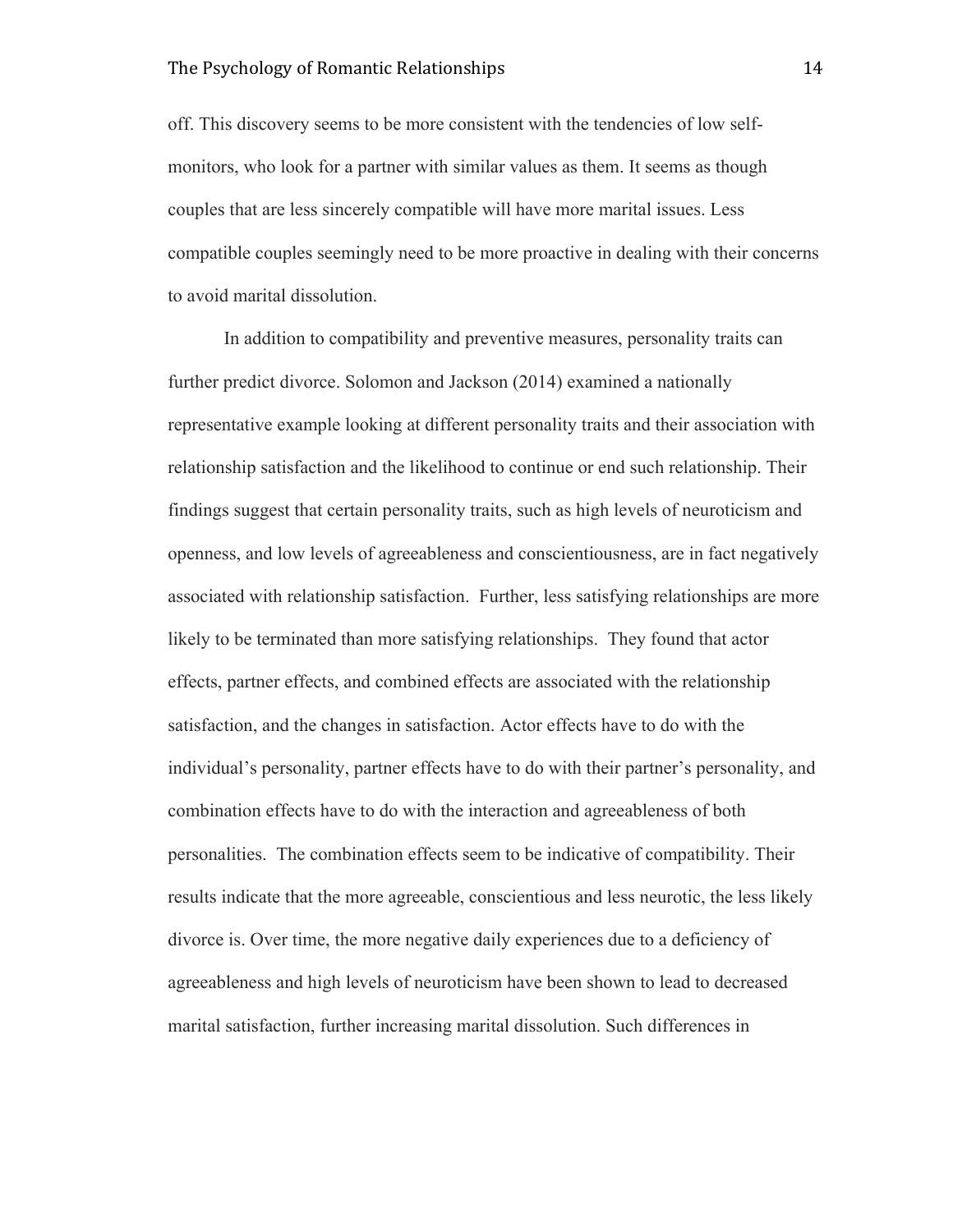agreeableness seem to be a result of differing ideals, which prior research suggests being more consistent with high self-monitors.

A deeper understanding the causes of divorce can be important to understand the increasing trends in divorce. Lowenstein (2005) examined the different causes and consequences of divorce. He analyzed several different causes of divorce including: women's independence, early/arranged marriages, economic factors, poor intellectual and educational and social skills, liberal divorce laws, sexual factors leading to incompatibility, role conflicts, alcoholism/substance abuse or risk-taking behaviors, differences between partners leading to hostility, religious factors, and attitudes towards divorce. The absence of similarity in taste and preference has also been shown to predict divorce. As suggested in previous research, low self-monitors tend to choose a partner due to their similar interests and values, suggesting that a lack of similarities would not be as likely in a low self-monitor's relationship. It was found that people who remain in an unhappy marriage have lower marital satisfaction and higher levels of depressive symptoms than people who get a divorce. Like previous research has shown, early interventions can increase the satisfaction and security of a relationship. Understanding the causes of divorce can help us try to understand differences in marital preferences and divorce rates of high and low self-monitors.

#### **Conclusion**

Overall, findings about the differences in high and low self-monitors may allow for predictions regarding differences in marriage relationships. If high self-monitors are more often inconsistent with their behavior like Lippa and Donaldson (1990) suggest, then they could likely be changing the way they act around someone to impress them.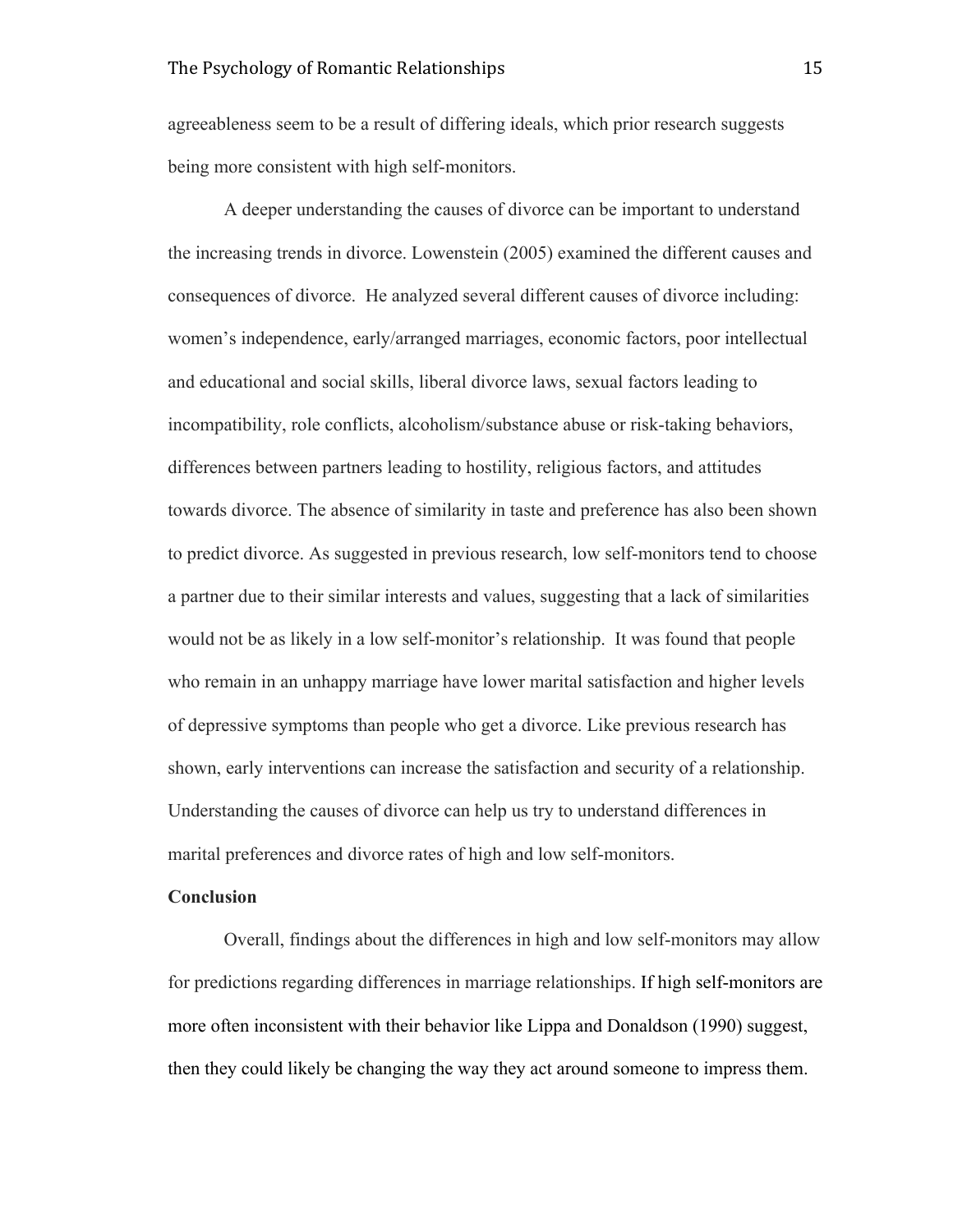This could cause compatibility to be mistaken for what is really an act and potentially explain relationship dissolution. On the other hand, low self-monitors are consistent with their behavior, so they would be more likely to choose a partner based on genuine compatibility. These tendencies of high self-monitors seem to set a marriage up for failure due to the lack of commitment and little personal connection that Leone and Hawkins (2006) noted. It would be interesting to research if high and low self-monitors preferences for a potential dating partners differ from potential marriage partners and if some preferences are better predictors of divorce than others. As Rowatt et. al (2001) suggests, particular qualities are perceived at more important in long-term relationships than short-term relationships. These qualities included fidelity, dependability, spiritual values, and good parenting, which would typically be more important to a low selfmonitor than a high self-monitor. Because marriage is a greater and more long-term commitment it seems as though high self-monitors might act more like low selfmonitors in terms of preferring a partner more compatible. On the other hand, because divorce is so prevalent, dating relationships and marriage could be similar.

In the current research, the relationship between self-monitoring and marriage is examined on a deeper level through an online survey. We examined self-monitoring using the Snyder and Gangestad (1986) 18-item Self-Monitoring scale. We further looked to see if high and low self-monitors tend to differ in how they consider both a potential dating partner and a potential martial partner. We hypothesized low selfmonitors value fidelity and spiritual values to a greater degree, whereas high selfmonitors value physical attractiveness and status-wealth to a greater degree. We also asked participants about previous and current relationships so we could analyze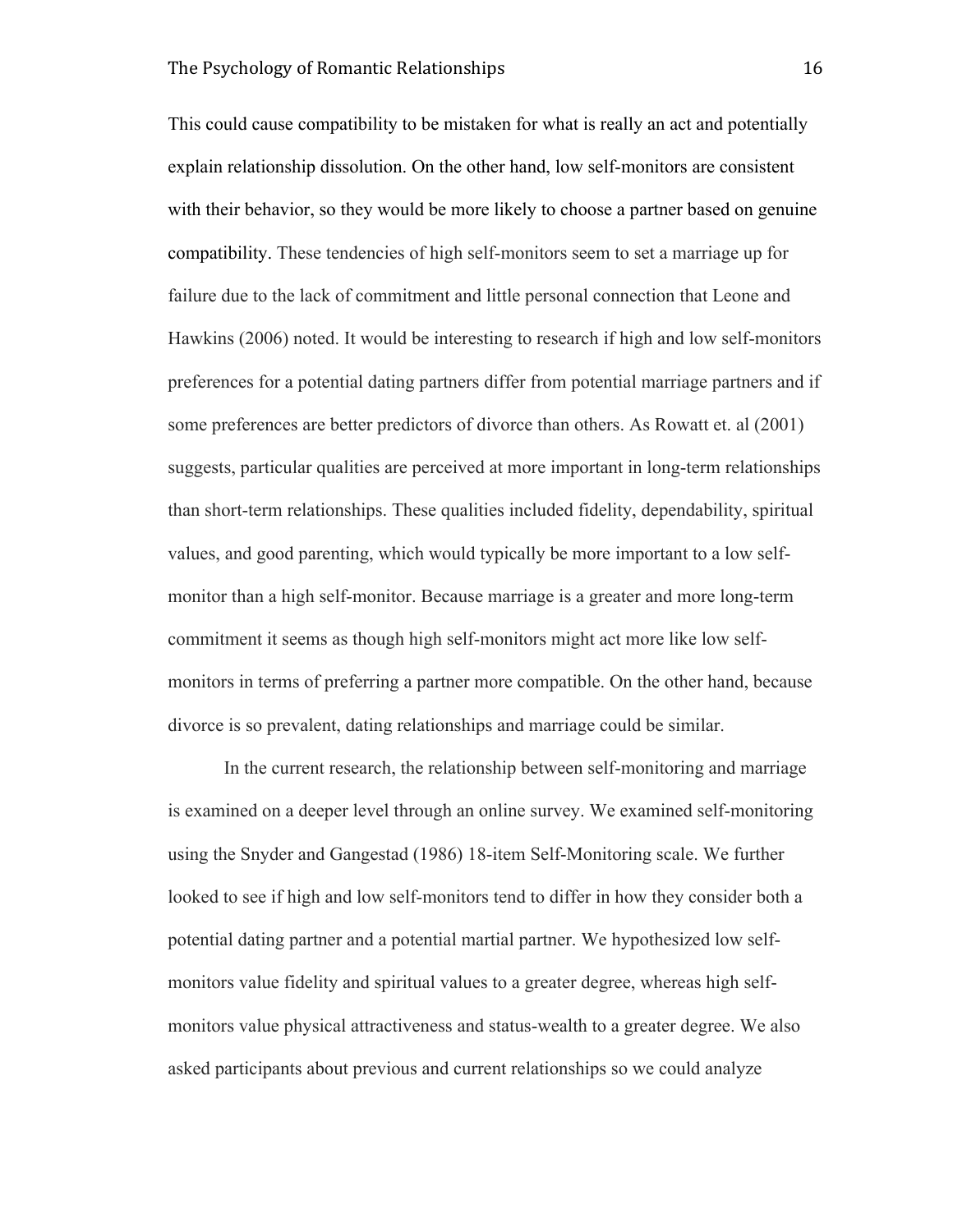whether there are self-monitoring differences in relationship longevity. We expected to see that both current relationships and previous relationships lasted longer for low selfmonitors than they did for high self-monitors. Additionally, using the data about past relationships, we were able to look for self-monitoring differences in divorce rates. Consistent with previous research, we predict that high self-monitors will have higher divorce rates than low self-monitors.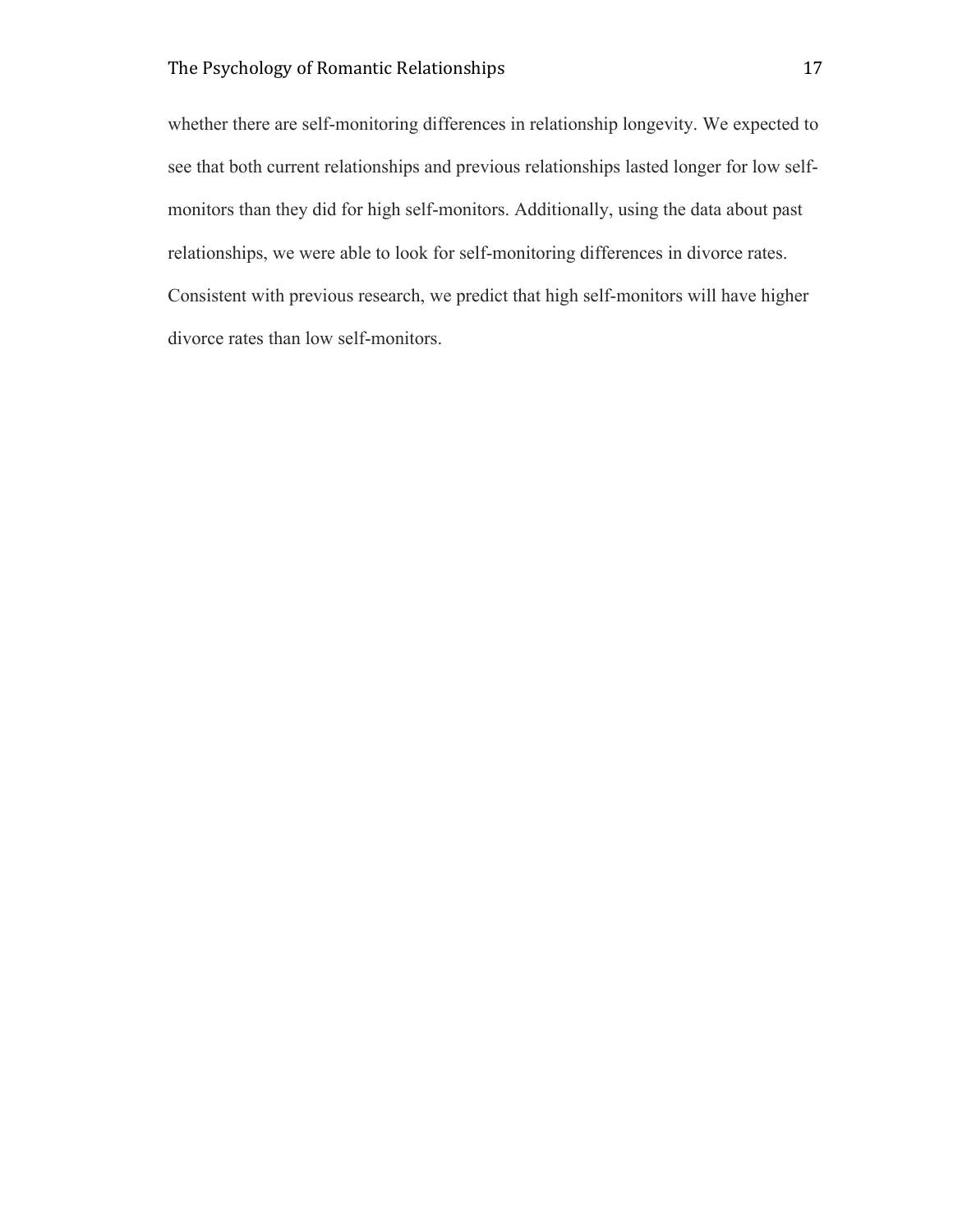#### **Methods**

#### **Participants**

Two hundred and forty-nine participants were recruited via Amazon Mechanical Turk to participate in the study for monetary compensation. Six participants' data were incomplete and removed from the dataset. An additional fifteen participants' data were removed from the dataset because there was reason to believe they falsified their answers in the dataset, leaving a total of 228 participants. Ninetyeight females and 130 males participated in the study. The ages of our participants ranged from 19 to 69.

#### **Procedure**

The study was generated using a survey created on the Internet site, SurveyMonkey. First, participants were shown an informed consent form to read and asked to continue to the survey if they understood and consented (see appendix A). The objective of the study was left unknown, and participants were simply told that we were assessing the psychology behind romantic relationships. Participants were asked to report their age, gender, and sexual preference. Participants were then asked to share information about previous marriages, divorces, lengths of marriages, and whether they had children (see appendix B). We asked participants to select which partner qualities are important to them in a dating relationship, marriage relationship, and what changes in such qualities would constitute a reason to end such relationships. The qualities to choose from included fidelity, vitality, dependability, physical attractiveness, status-wealth, good parenting, and spiritual values. There was an additional option for participants to explain any other partner qualities that they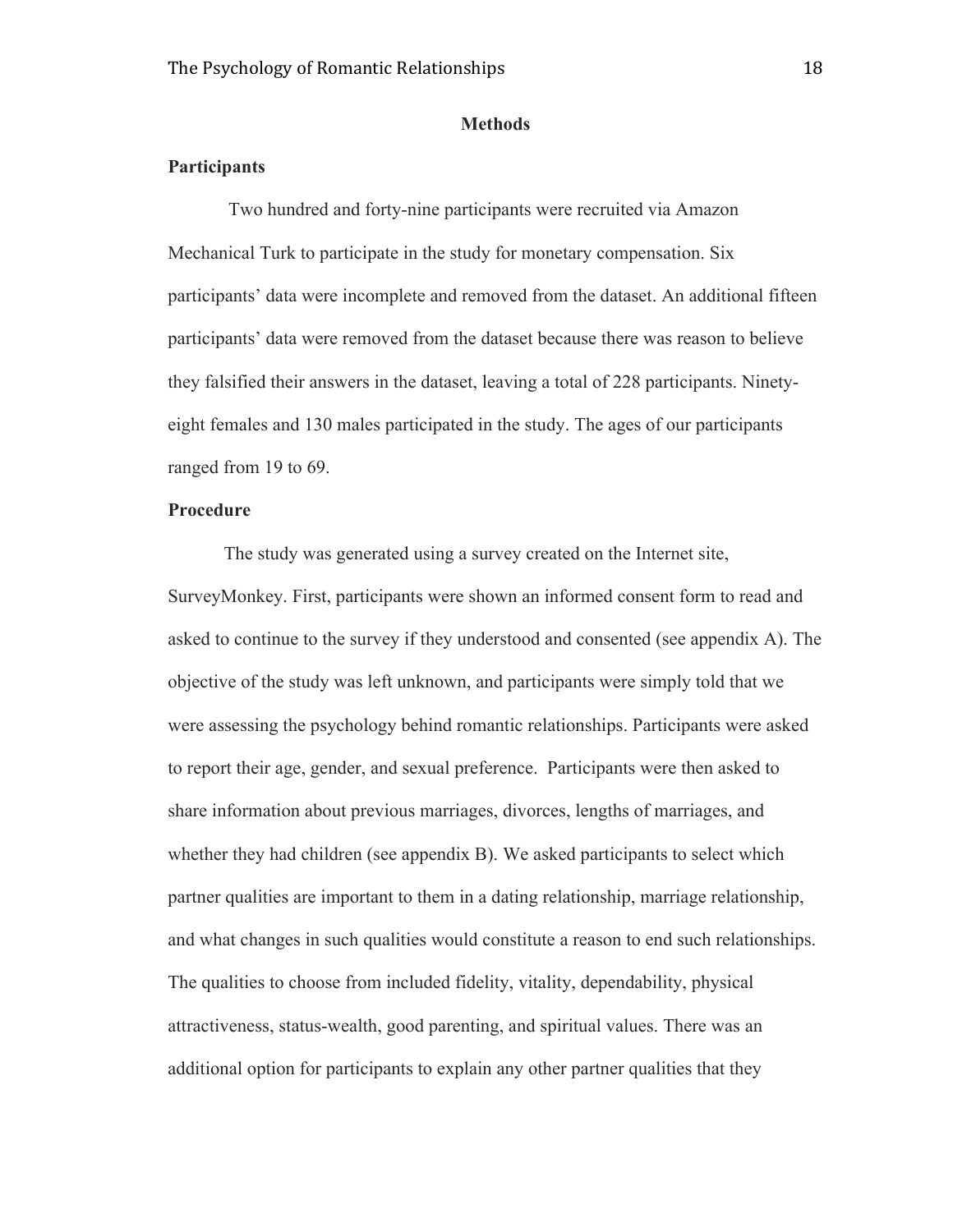deemed important. The qualities given were based on the eight dimensions of romantic partner preferences identified by Rowatt et al (2001) (see appendix C). We then asked participants to rate the appropriateness of cheating, divorce, and remarriage based on their personal beliefs on a scale of 1, not appropriate at all, to 5, very appropriate (see appendix D). Participants then took the Snyder and Gangestad (1986) Self-Monitoring questionnaire. The scale is composed of 18 items used to assess whether the participant qualifies as a high or low self-monitor (see appendix E). A filler question was included at the end to ensure participants were paying attention and answering truthfully. This was part of the true/false section and stated "I have four arms and three legs." Participants who selected true were removed from the dataset. Lastly, participants were debriefed and compensated accordingly (see appendix F).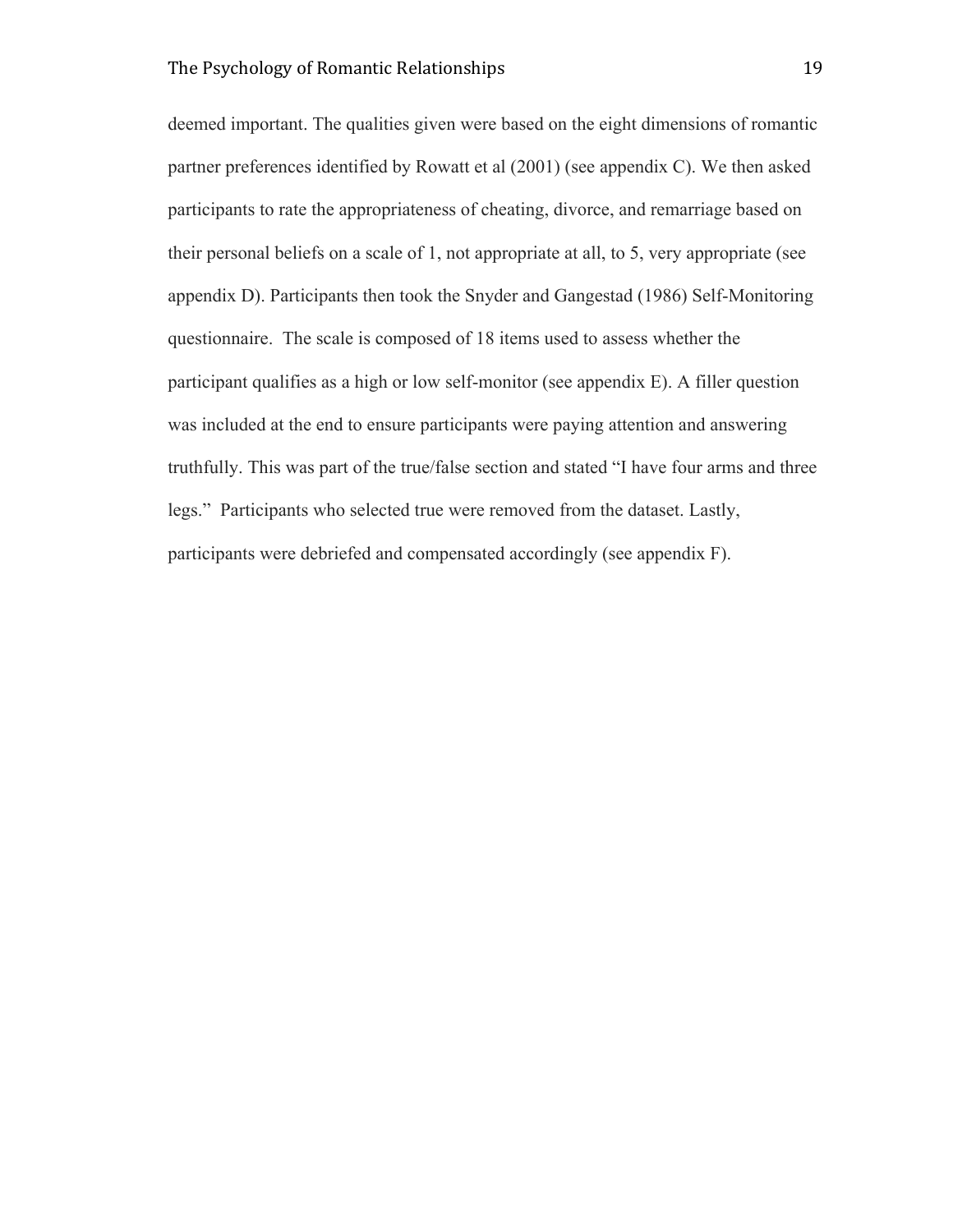#### **Results**

First, we calculated participants' total self-monitoring scores. Based on prior research, we concluded that there was precedent to divide the population at the median such that the scores above that were considered high self-monitors, and below that were low self-monitors. To calculate self-monitoring scores we gave each participant two points when they answered a question from the Snyder and Gangestad (1986) Self-Monitoring questionnaire as a high self-monitor would, and one point when they answered as a low self-monitor would. Scores 26 and above were considered high selfmonitors, and scores of 25 and below were considered low self-monitors. Approximately 47% of our sample was considered to be low self-monitors, and 53% considered to be high self-monitors.

Next, we examined whether high self-monitors were more likely to divorce than low self-monitors. While the results were not significant, the trend was in the predicted direction. Of the 228 participants, 190 were currently or had been married. Only 17 of the 190 (8.95%) participants who had been married had divorced. High self-monitors accounted for 58.82% of the participants that had been divorced. The trend followed that high self-monitors were more likely to be divorced than low selfmonitors.

Next, we examined whether self-monitoring was associated with length of previous, failed marriages. Again, the results were not significant, but the trends were in line with our predictions, such that self-monitoring scores were negatively correlated with length of marriages prior to divorce  $(r = -.262, p = .346)$ . We further analyzed the longevity of romantic relationships by looking at the relationship between self-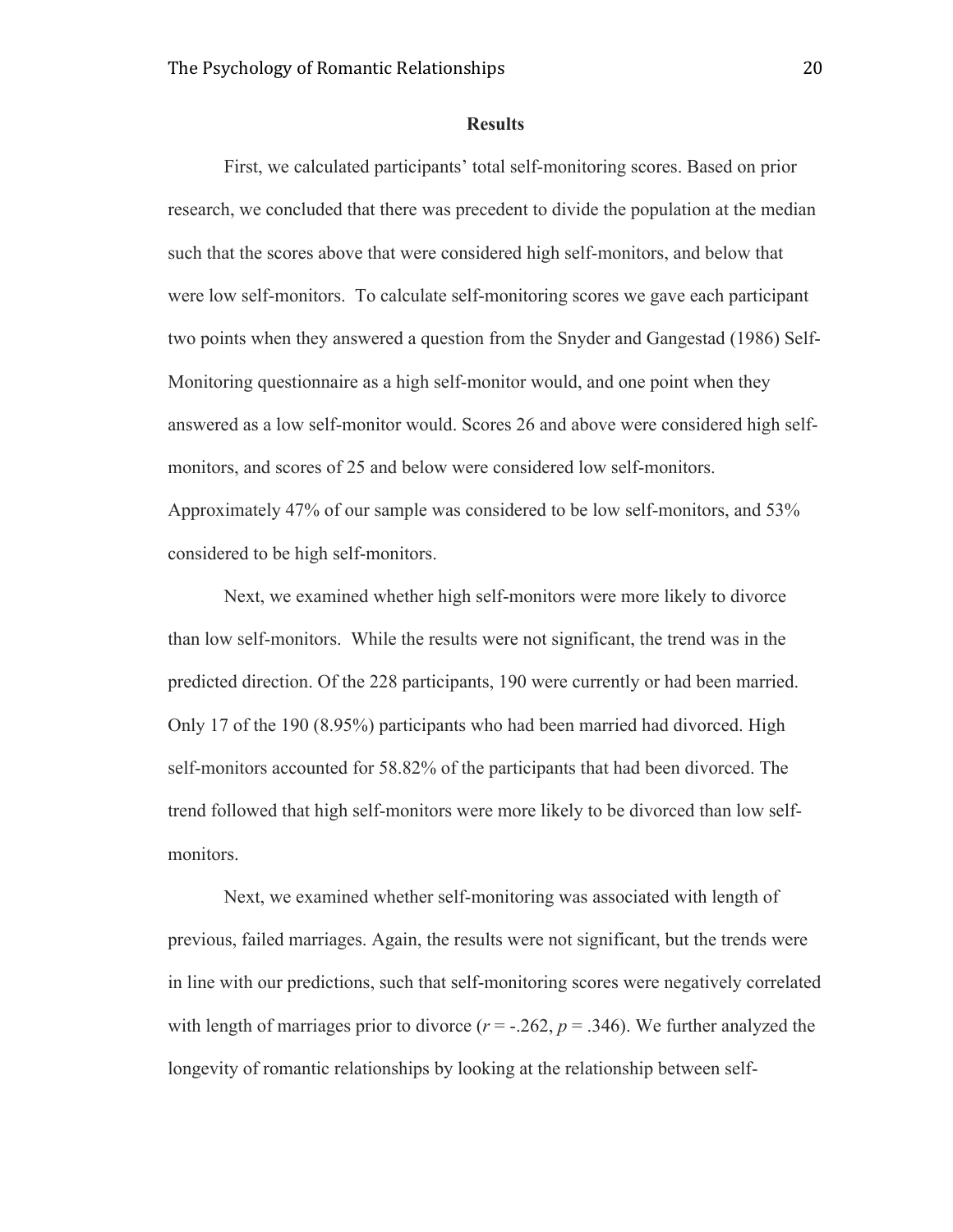monitoring and the length of current marriages. Again, the results were not significant, but the trend was consistent with the last analysis. Low self-monitor's current marital relationships have lasted longer those of high self-monitor's ( $r = -125$ ,  $p = 0.141$ ).

We then analyzed the self-monitoring differences between dating and marital relationships. We looked for differences between preferred partner qualities for high and low self-monitors in both dating and marital relationships. Tables A and B depict the percentages of high and low self-monitors that value the given qualities in a potential dating or marital partner and the statistical difference between the percentages. There were no significant differences between the preferred qualities of potential dating or marital partners for high and low self-monitors. However, as seen in tables A and B, the trends are consistent with our predictions. Previous research shows that qualities such as fidelity, spiritual values, and good parenting tend to be preferred by low self-monitors to a greater degree than high self-monitors. In potential dating partners, fidelity and good parenting were more important to low self-monitors (58.3%, 54.6%) than high self-monitors (50.0%, 51.7%). Spiritual values were about the same for both high (47.5%) and low (47.2%) self-monitors. For potential marital partners, fidelity, good parenting, and spiritual values were all more important to low self-monitors (65.7%, 80.1%, 59.3%) than high self-monitors (54.2%, 76.7%, 50.8%). Conversely, prior research indicates that qualities such as creativity, physical attractiveness, and status-wealth are more important to low self-monitors than high self-monitors. Our results did not indicate statistical significance but did exhibit a consistent trend. For potential dating partners creativity and status-wealth were more important to high self-monitors (51.7%, 28.3%) than low self-monitors (49.1%,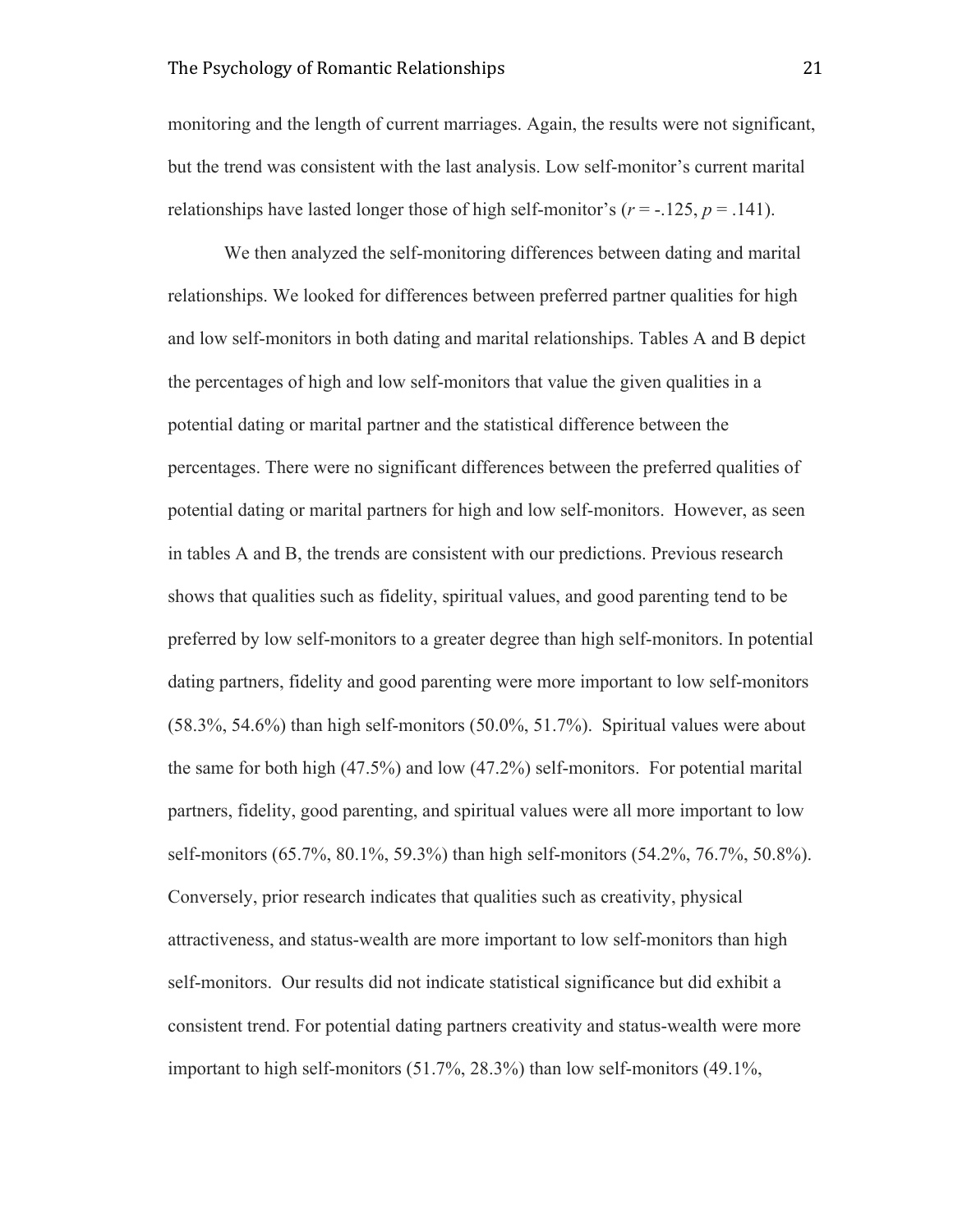21.3%). Inconsistent with our predictions, low self-monitors showed a slightly greater preference for physical attractiveness (78.%) than high self-monitors (77.5%). For potential marital partners, creativity, physical attractiveness, and status-wealth were more important to high self-monitors (65.0%, 74.2%, 32.5%) than low self-monitors (52.8%, 71.3%, 30.6%).

| A.) Quality Preferences in Potential Dating Relationship Partners |                   |       |                  |       |                |                |  |
|-------------------------------------------------------------------|-------------------|-------|------------------|-------|----------------|----------------|--|
| <b>Qualities:</b>                                                 | <b>High Self-</b> |       | <b>Low Self-</b> |       | <b>Z-Score</b> | <b>P-Value</b> |  |
|                                                                   | <b>Monitors:</b>  |       | <b>Monitors:</b> |       |                |                |  |
| <b>Fidelity</b>                                                   | 60/120            | 50.0% | 63/108           | 58.3% | $-1.26$        | 0.21           |  |
| <b>Dependability</b>                                              | 84/120            | 70.0% | 79/108           | 73.2% | $-0.53$        | 0.59           |  |
| <b>Vitality</b>                                                   | 49/120            | 40.8% | 42/108           | 38.9% | 0.29           | 0.76           |  |
| <b>Spiritual Values</b>                                           | 57/120            | 47.5% | 51/108           | 47.2% | 0.42           | 0.97           |  |
| Creativity                                                        | 62/120            | 51.7% | 53/108           | 49.1% | 0.39           | 0.69           |  |
| <b>Physical Attractiveness</b>                                    | 93/120            | 77.5% | 85/108           | 78.7% | $-0.22$        | 0.83           |  |
| <b>Good Parenting</b>                                             | 62/120            | 51.7% | 59/108           | 54.6% | $-0.45$        | 0.65           |  |
| <b>Status-Wealth</b>                                              | 34/120            | 28.3% | 23/108           | 21.3% | 1.23           | 0.22           |  |

| <b>B.) Quality Preferences in Potential Marriage Partners</b> |                   |          |                  |       |         |                |  |
|---------------------------------------------------------------|-------------------|----------|------------------|-------|---------|----------------|--|
| <b>Qualities:</b>                                             | <b>High Self-</b> |          | <b>Low Self-</b> |       | Z-Score | <b>P-Value</b> |  |
|                                                               | <b>Monitors:</b>  |          | <b>Monitors:</b> |       |         |                |  |
| <b>Fidelity</b>                                               | 65/120            | 54.2%    | 71/108           | 65.7% | $-1.78$ | 0.08           |  |
| <b>Dependability</b>                                          | 84/120            | 70.0%    | 80/108           | 74.1% | $-0.68$ | 0.49           |  |
| <b>Vitality</b>                                               | 57/120            | $47.5\%$ | 51/108           | 47.2% | 0.04    | 0.97           |  |
| <b>Spiritual Values</b>                                       | 61/120            | 50.8%    | 64/108           | 59.3% | $-1.28$ | 0.20           |  |
| Creativity                                                    | 78/120            | 65.0%    | 57/108           | 52.8% | 1.88    | 0.06           |  |
| <b>Physical Attractiveness</b>                                | 89/120            | 74.2%    | 77/108           | 71.3% | 0.49    | 0.62           |  |
| <b>Good Parenting</b>                                         | 92/120            | 76.7%    | 87/108           | 80.1% | $-0.71$ | 0.48           |  |
| <b>Status-Wealth</b>                                          | 39/120            | 32.5%    | 33/108           | 30.6% | 0.32    | 0.75           |  |

Lastly, we analyzed the self-monitoring differences between what would cause participants to end a dating or marital relationship. We looked self-monitoring differences in quality changes that would cause one to end a dating or marital relationship. Tables C and D show the percentages of high and low self-monitors who would end a dating or marital relationship due to changes in select qualities in a dating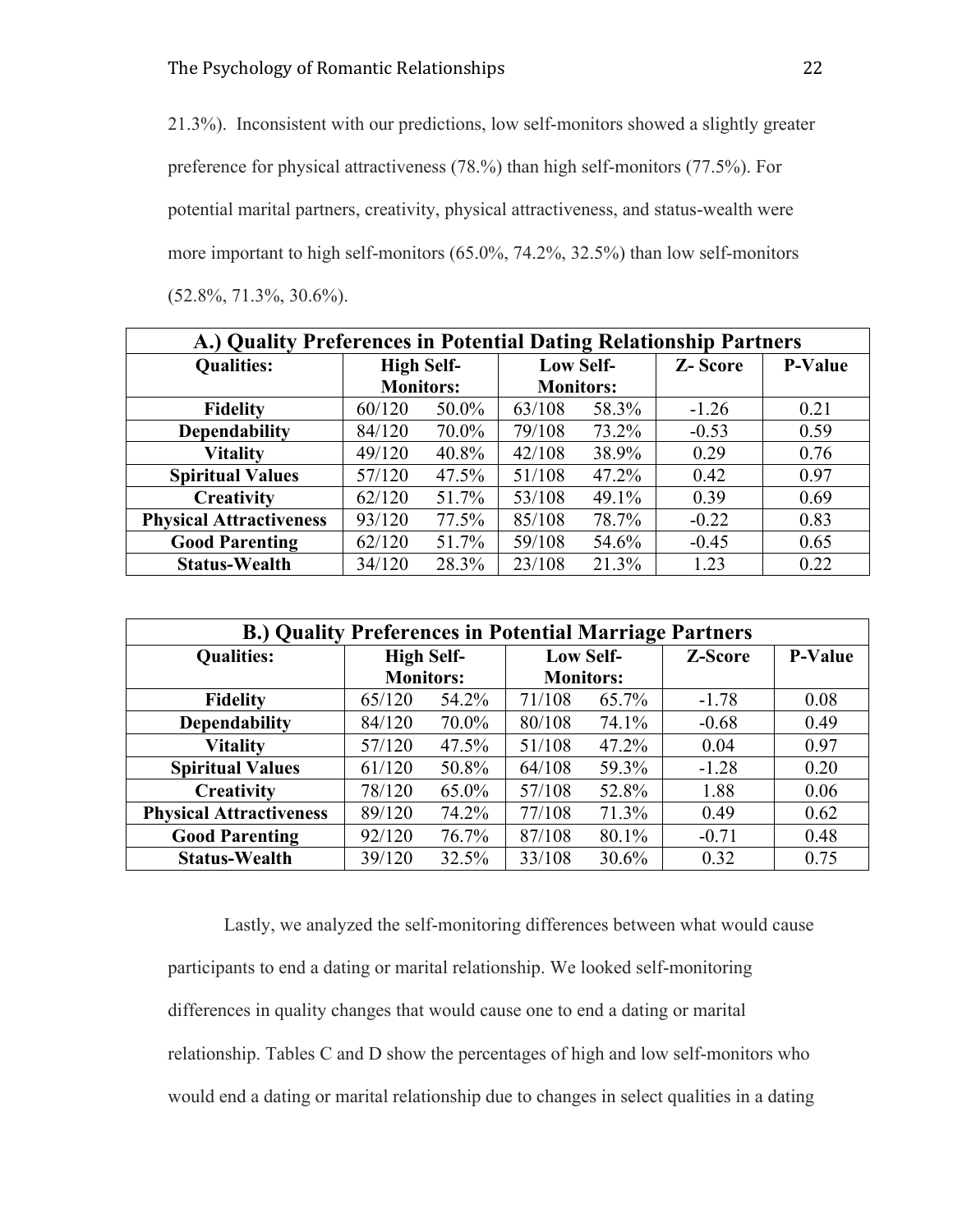or marital partner, as well as the statistical difference between the percentages. As prior research has suggested, high self-monitors are more likely to end a romantic relationship than low self-monitors. Consistent with this research, we found that in nearly each case other than fidelity, high self-monitors were more likely to end both a dating and a marital relationship due to changes in one of the qualities of their partner. As seen in tables C and D, changes in partner fidelity would cause a low self-monitor (53.7%, 53.7%) to end both a dating and marital relationship more so than a high selfmonitor (47.5%, 47.5%). While these results were not significantly different, they are consistent with our predicted trend. There were significant differences between changes in a dating partner's vitality and spiritual values for high and low selfmonitors. High self-monitors were more likely (30.83%) to end a relationship due to changes in vitality than low self-monitors  $(12.04\%)$  ( $z = 3.42$ ,  $p = 0.00062$ ). High selfmonitors were also more likely (22.5%) to end a relationship due to changes in creativity than low self-monitors (12.04%) ( $z = 2.07$ ,  $p = 0.03846$ ). The remaining results are consistent with the notion that high self-monitors are more likely to end a relationship than low self-monitors, such that changes in nearly all the other qualities were cause to end a dating or marital relationship to a greater degree for high selfmonitors than low self-monitors. Other than fidelity, changes in dependability and spiritual values gave slightly more cause for low self-monitors (43,52%, 25.0%) to end a dating relationship than high self-monitors (43.33%, 22.5%). However, for marital relationships, fidelity was the only quality that a change in would result in greater cause to end a marriage for a low self-monitor than a high self-monitor.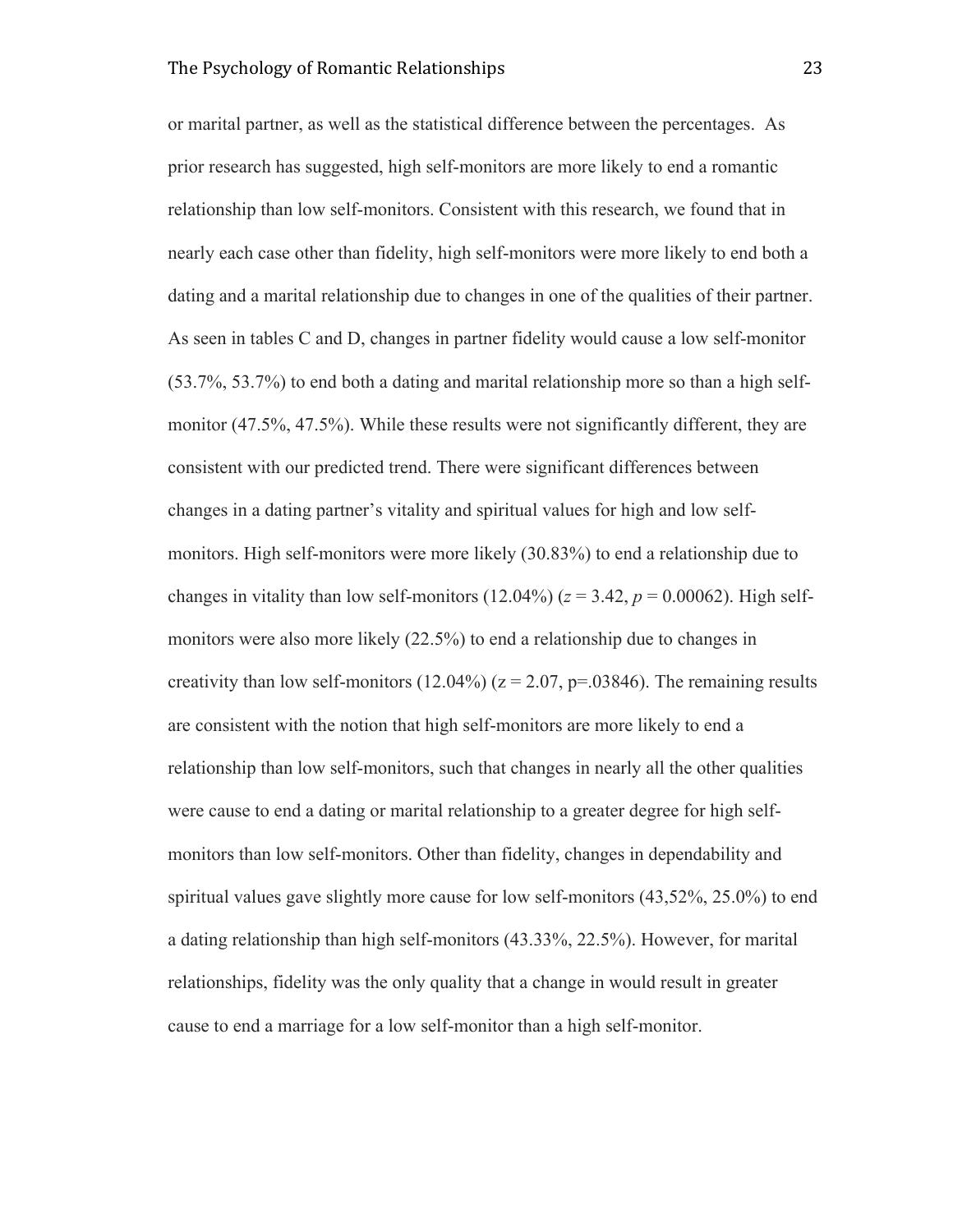| C.) Changes in Partner Qualities That Would Cause One to End a Dating |                   |          |                           |       |         |                |  |  |
|-----------------------------------------------------------------------|-------------------|----------|---------------------------|-------|---------|----------------|--|--|
| <b>Relationship</b>                                                   |                   |          |                           |       |         |                |  |  |
| <b>Qualities:</b>                                                     | <b>High Self-</b> |          | <b>Low Self-Monitors:</b> |       | Z-Score | <b>P-Value</b> |  |  |
|                                                                       | <b>Monitors:</b>  |          |                           |       |         |                |  |  |
| <b>Fidelity</b>                                                       | 57/120            | 47.5%    | 58/108                    | 53.7% | $-0.94$ | 0.35           |  |  |
| <b>Dependability</b>                                                  | 52/120            | 43.3%    | 47/108                    | 43.5% | $-0.03$ | 0.98           |  |  |
| **Vitality**                                                          | 37/120            | 30.8%    | 13/108                    | 12.0% | 3.42    | 0.00062        |  |  |
| <b>Spiritual Values</b>                                               | 27/120            | 22.5%    | 27/108                    | 25.0% | $-0.44$ | 0.66           |  |  |
| **Creativity**                                                        | 27/120            | 22.5%    | 13/108                    | 12.0% | 2.07    | 0.03846        |  |  |
| <b>Physical Attractiveness</b>                                        | 32/120            | 26.7%    | 27/108                    | 25.0% | 0.29    | 0.77           |  |  |
| Parenting                                                             | 36/120            | $30.0\%$ | 23/108                    | 21.3% | 1.49    | 0.13           |  |  |
| <b>Status-Wealth</b>                                                  | 20/120            | 16.7%    | 14/108                    | 12.9% | 0.78    | 0.44           |  |  |

| D.) Changes in Partner Qualities that Would Cause One to End a Marriage |                            |          |                           |          |         |                |  |
|-------------------------------------------------------------------------|----------------------------|----------|---------------------------|----------|---------|----------------|--|
| <b>Qualities:</b>                                                       | <b>High Self-Monitors:</b> |          | <b>Low Self-Monitors:</b> |          | Z-Score | <b>P-Value</b> |  |
| <b>Fidelity</b>                                                         | 57/120                     | 47.5%    | 58/108                    | 53.7%    | $-0.94$ | 0.35           |  |
| <b>Dependability</b>                                                    | 56/120                     | $46.7\%$ | 42/108                    | 38.9%    | 1.18    | 0.24           |  |
| <b>Vitality</b>                                                         | 33/120                     | 27.5%    | 19/108                    | 17.6%    | 1.78    | 0.08           |  |
| <b>Spiritual Values</b>                                                 | 31/120                     | 25.8%    | 18/108                    | $16.7\%$ | 1.68    | 0.09           |  |
| Creativity                                                              | 22/120                     | 18.3%    | 13/108                    | $12.0\%$ | 1.32    | 0.19           |  |
| <b>Physical Attractiveness</b>                                          | 24/120                     | 20.0%    | 18/108                    | 16.7%    | 0.65    | 0.52           |  |
| Parenting                                                               | 49/120                     | 40.8%    | 31/108                    | 28.7%    | 1.92    | 0.06           |  |
| <b>Status-Wealth</b>                                                    | 22/120                     | 18.3%    | 15/108                    | 13.9%    | 0.91    | 0.36           |  |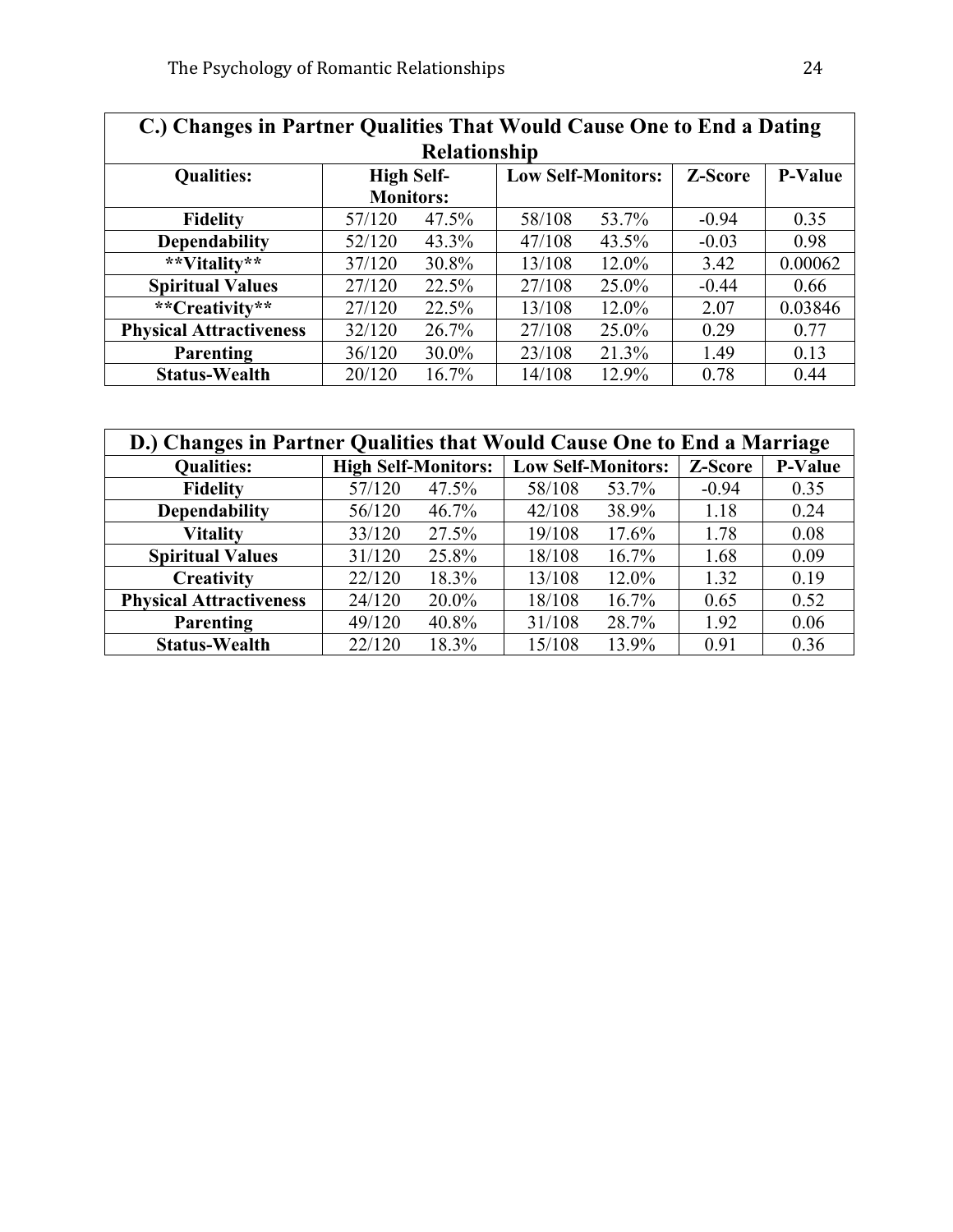#### **Discussion**

Self-monitoring appears to contribute to our romantic partner preferences. Previous research has shown that low self-monitors act in ways consistent with their personal values and beliefs. Conversely, high self-monitors are more likely to change their behavior to fit a particular situation (Lippa  $\&$  Donaldson 1990). Research further demonstrates that high self-monitors tend to perceive themselves as having many other options for potential partners than low self-monitors (Leone 2003). The current research examined self-monitoring differences in both dating and marital relationships.

In the current research, we examined whether high and low self-monitors differ in the ways in which they choose to begin or end a romantic relationship. Further, we researched whether there was a difference between dating and marital relationships. We hypothesized that high self-monitors would value partner qualities such as physical attractiveness and status-wealth, whereas low self-monitors would value qualities such as fidelity, spiritual values, and good parenting. We further hypothesized that high selfmonitors would be more likely to end both dating and marital relationships than low self-monitors. Our predictions were only partially supported. The trends of our research were parallel with our predictions, however they were not statistically significant. Results indicated that high self-monitors are more likely to end both a dating and marital relationship due to changes in different qualities. However, low self-monitors were more likely to end a relationship due to changes in fidelity. We also noticed a trend in which low self-monitors' relationships lasted longer than those of high self-monitors.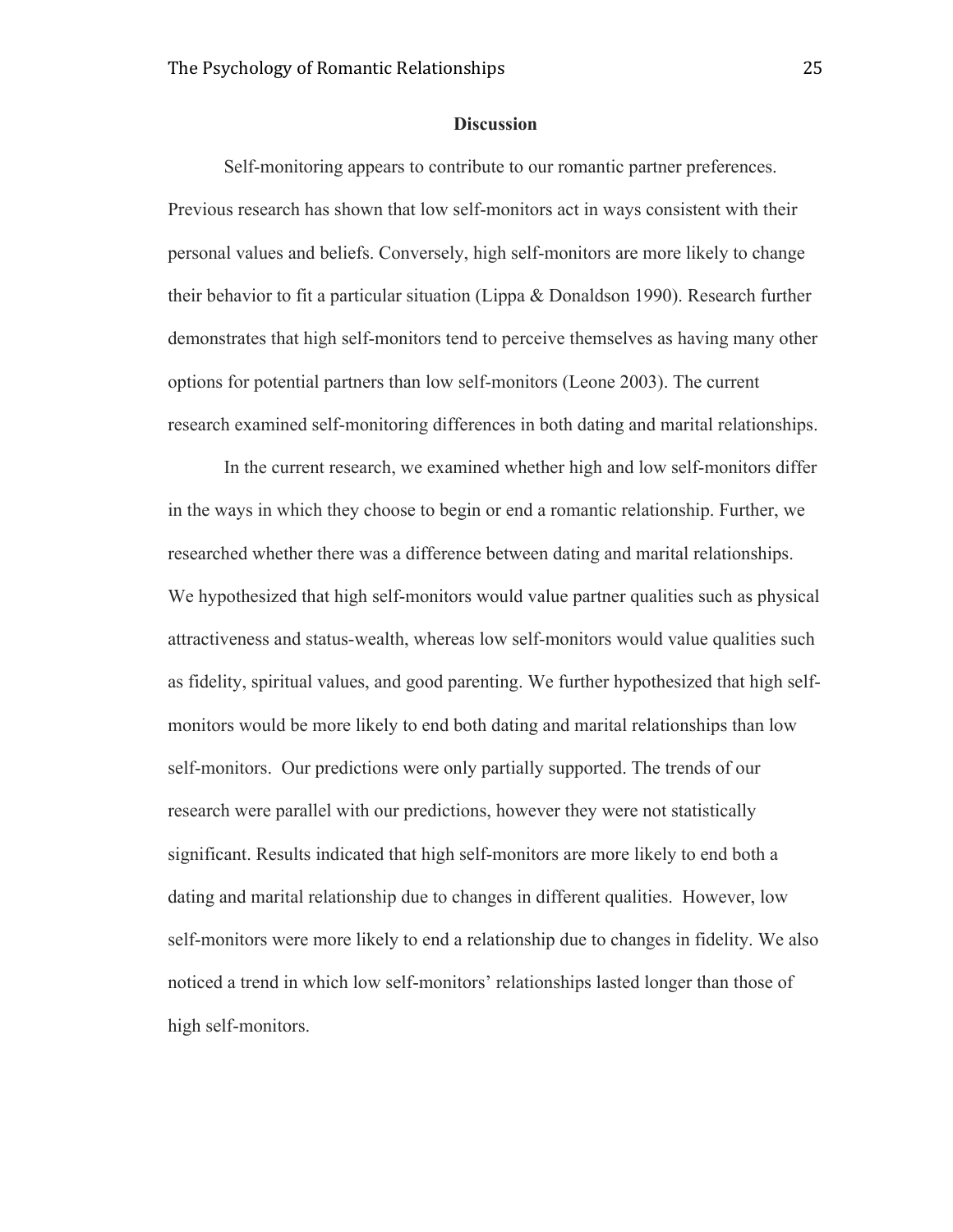One factor that appeared to emerge as particularly important for low selfmonitors, and less so for high self-monitors was fidelity. More low self-monitors reported that changes in fidelity would cause them to end both a dating relationship and a marital relationship than high self-monitors. This indicates that low self-monitors really value fidelity and are bothered by infidelity to a greater degree than high selfmonitors. This could be because low self-monitors tend to have few, but much more intimate relationships than high self-monitors. While high self-monitors create less close relationships with many people, low self-monitors have very close ones with people they share similar values with. Because of the closeness of low self-monitors relationships and their shared values, infidelity may seem like a bigger betrayal than it does to their high self-monitoring counterparts. Further, low self-monitors are less likely than high self-monitors to perceive themselves as having many other partner options available. This could make cheating seem more likely to high self-monitors and therefore less detrimental to their relationships.

Conversely, more high self-monitors than low self-monitors reported that changes in nearly every other partner quality would cause them to end a dating relationship or marriage. This indicates that relationships of high self-monitors are heavily impacted by changes or turmoil. This could be because high self-monitors are typically inconsistent themselves, but desire consistency in others. Because high selfmonitors depend on situational context to know how to act and adjust their behavior accordingly, they might depend on the consistency of their partners. The role that the high self-monitor has taken on in a relationship might be severely disrupted if their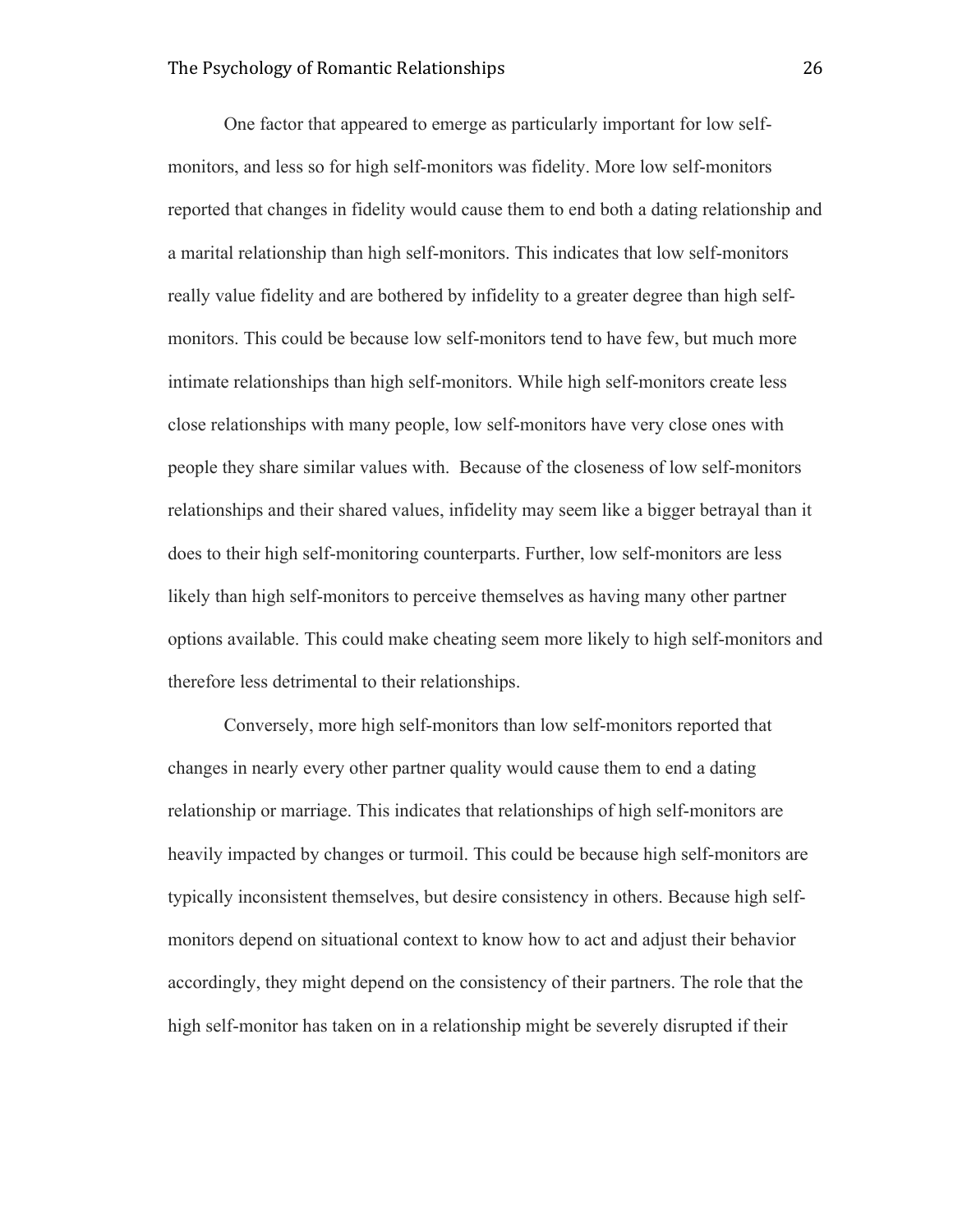partner changes, making them more likely to end the relationship than their low selfmonitoring counterparts.

Changes in nearly every partner quality other than fidelity was more likely to cause a high self-monitor to end a relationship than a low self-monitor. Further, high self-monitors indicated that changes in vitality and creativity were causes to end a dating relationship significantly more than low self-monitors. This could indicate that these two qualities could be particularly important to high self-monitors or conversely, particularly unimportant to low self-monitors. I would argue the later because high self-monitors are impacted by changes in partner qualities to a greater degree than low self-monitors in general. I think that the significance difference between high and low self-monitors value on vitality and creativity is due to low self-monitors placing little value on these qualities to begin with.

#### **Implications**

Our research indicates that an individual's self-monitoring score can help predict what partner qualities will be important to him or her in a romantic relationship. Changes in these qualities further influence high and low self-monitors differently. Our findings suggest that partner changes are much more troublesome for high selfmonitors and hurt their relationships to a greater degree. Further, our research suggests that the longevity of a romantic relationship is also associated with self-monitoring scores. Our findings seem to suggest that low self-monitors me be able to get through changes or difficulties that arise in a relationship to a greater degree than high selfmonitors. Overall, our research implies that there are underlying differences between high and low self-monitor's romantic relationships.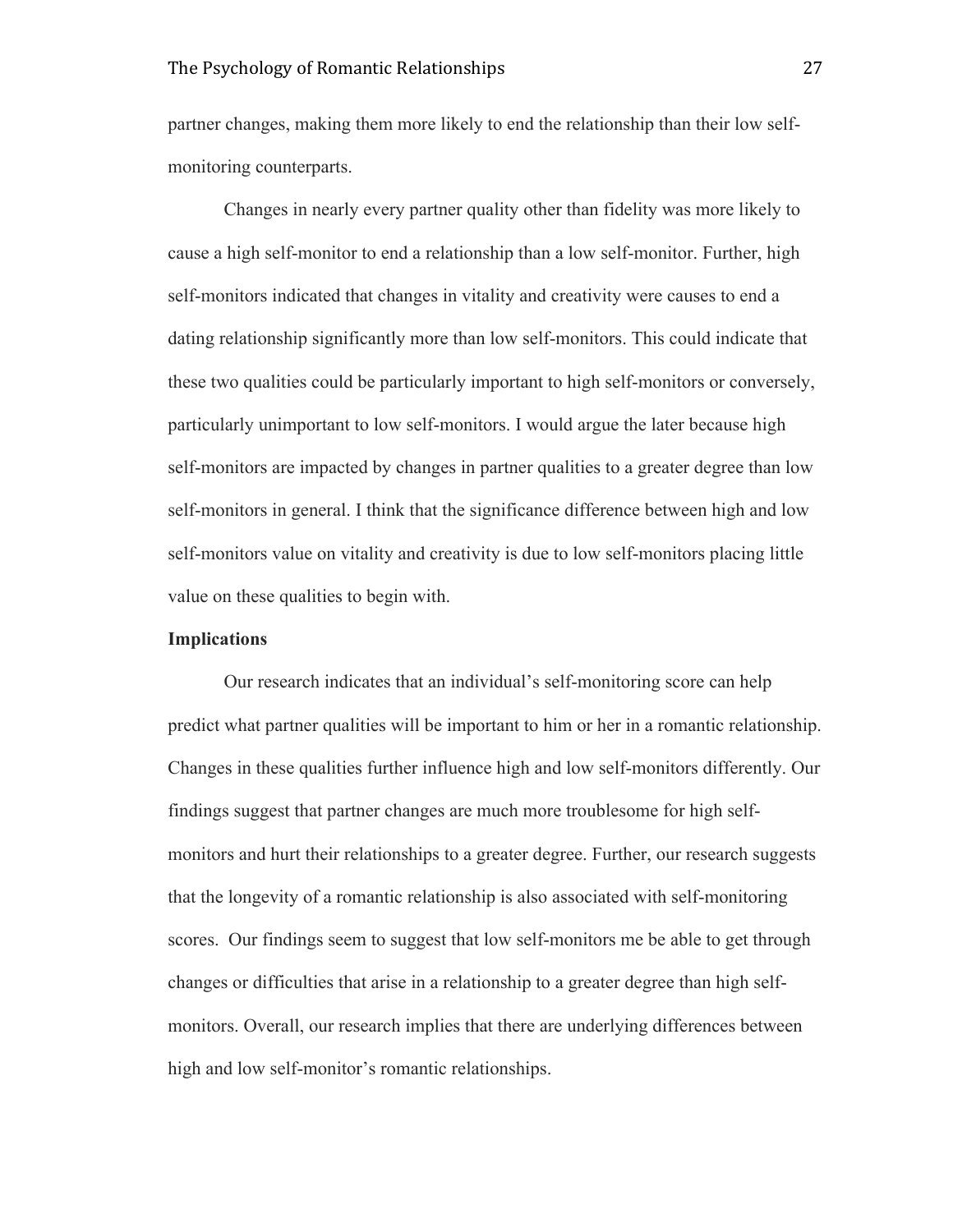#### **Limitations**

One limitation of the current research is the extremely small sample size of divorced participants. Because only 17 of our 228 participants were divorced, we did not have a sufficient sample size. Further, this sample size is not generalizable to the public because nearly half of marriages end in divorce. With a larger sample size, we might have gotten results that showed stronger trends, such that high self-monitors divorce significantly more than low self-monitors. Our participants were recruited via Amazon Mechanical Turk, and there is the possibility that there is some underlying similarity between the users taking the surveys. Normally, we would have expected to see about six times more participants having been divorced than we did in the current study.

Another limitation is that 15 of our 21 participants that had to be eliminated for incomplete responses were deemed incomplete due to falsifying their results. These participants answered incorrectly on our trick question in the true-false section. The question stated, "I have four arms and three legs." Because participants naturally had a 50% chance of getting the question correct if guessing, it would follow that approximately 15 more participants also forged the survey and got away with it. Approximately half of the participants that faked the dataset went undetectable, so it is likely that some of our data may be skewed. However, this error is likely minimal and should not have much, if any effect on our results.

Another potential limitation with our research that has become a greater problem with recent online research is that participants cannot ask questions. There was reason to believe that some of the participants did not understand what some of the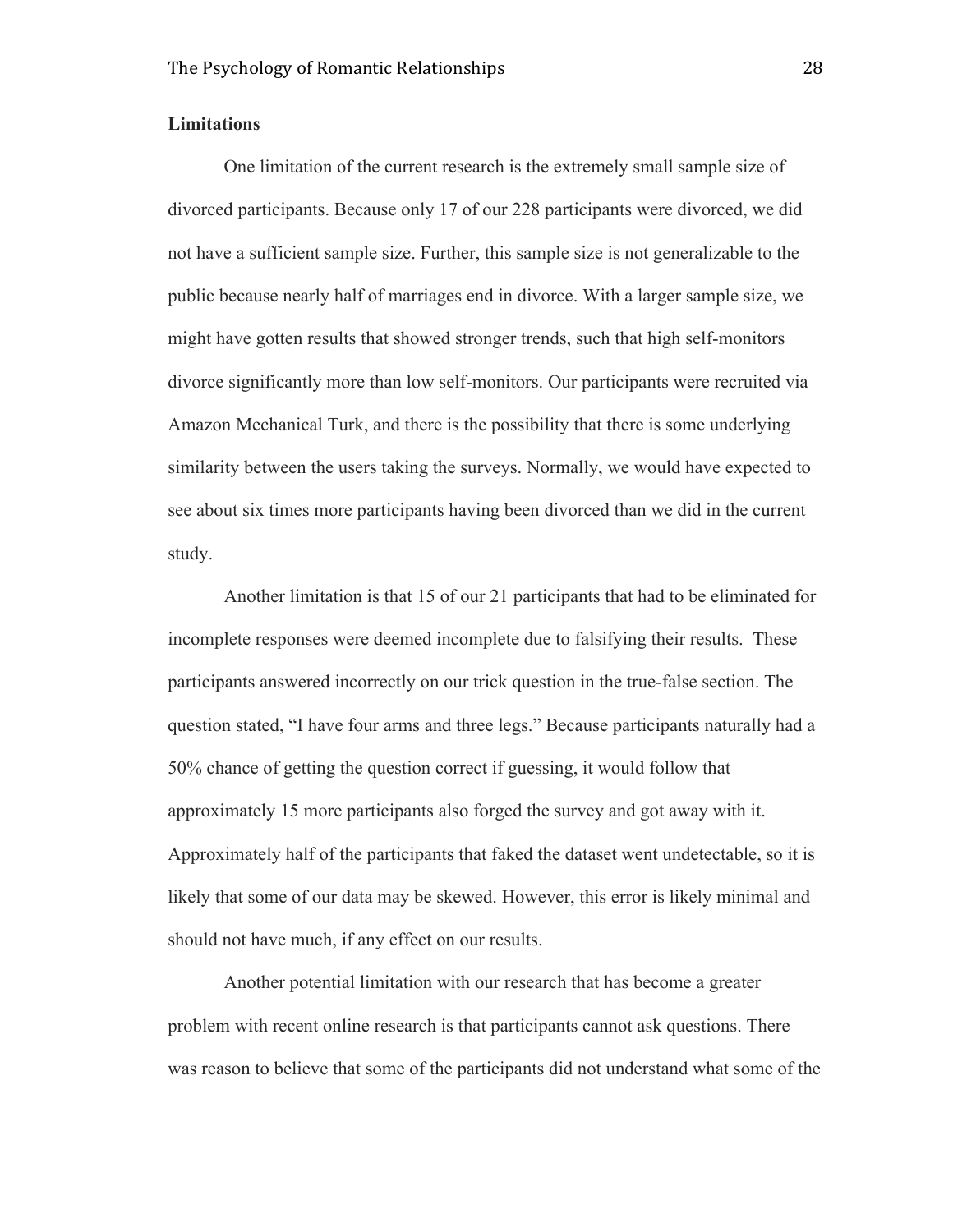qualities such as fidelity or vitality meant, and because it was online, they could not ask the researcher. In the section of the research where we asked participants to indicate what qualities were important to them in a partner and what changes in qualities would cause them to end a relationship we included another section titled "other." We then asked participants to specify what the quality was if they selected "other." One participant did not select fidelity, but wrote, "I could deal with anything except cheating." Statements like this and other instances where participants gave us synonyms of the qualities we had already given, gave us reason to believe that this was a limitation. Participants that did not know the definition of some of our words, and were unable to ask, could have skewed the data.

#### **Directions for Future Research**

One potential focus for future research could look at a sample of just divorced participants. Studying a sample in which every participant has been divorced would be interesting because we could analyze the different self-monitoring scores as well as the actual causes of the divorces. In the current research, our questions were merely hypotheticals. However in this case, we would be able to look at the precise reasons why couples were not happy and chose to end their marriages. We would predict that most of the participants would be high self-monitors. Further, we would expect that the causes of the divorces would be different for high and low self-monitors. Because of our results and those of prior research, we would expect that it would take a greater level of disparity to get low self-monitors divorce than high self-monitors.

Another interesting direction for future research would be to examine other relationship aspects that different between high and low self-monitors. It would be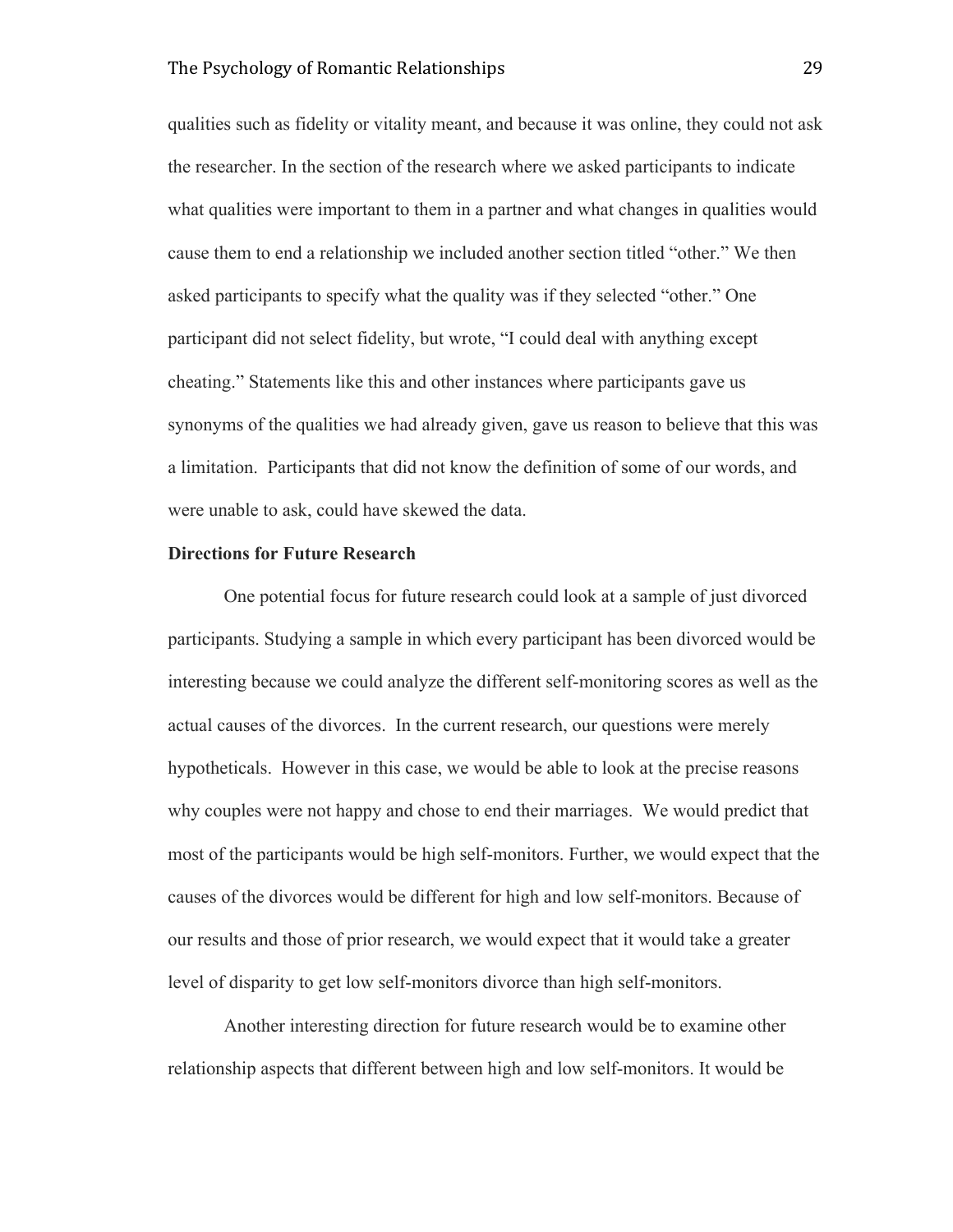interesting to see whether perceived quality of a romantic relationship differs between high and low self-monitors and how perceived quality may influence one to end a relationship. Because of our findings and the findings of similar research, it seems as though low self-monitors choose a partner with a greater degree of compatibility. High self-monitors on the other hand appear to choose partners using more superficial reasoning. Due to the differences in the true compatibility of low self-monitors and the more superficial or faked compatibility of high self-monitors, I think that low selfmonitors will perceive their relationships to be of higher quality than high selfmonitors. This area of research would be interesting because they could imply that selfmonitoring differences influence relationship quality. Further, perceived relationship quality could also influence the longevity of a relationship. If high self-monitors are less likely to be pleased with the quality of their relationships, it could explain why they are more likely to end a relationship than low self-monitors. This could also explain why high self-monitors tend to look for and perceive themselves as having more potential partner options while currently in a romantic relationship.

#### **Conclusion**

There is an abundance of research indicating that self-monitoring scores are associated with differences in romantic partner quality preferences, differences in causes for ending a relationship, and differences in longevity of relationships. Our findings are parallel with previous research, suggesting that high self-monitors value partner attractiveness and status, while low self-monitors value fidelity and values. Further, our research demonstrates that high self-monitors are more likely to end both dating and marital relationships than low self-monitors. Overall, our research provides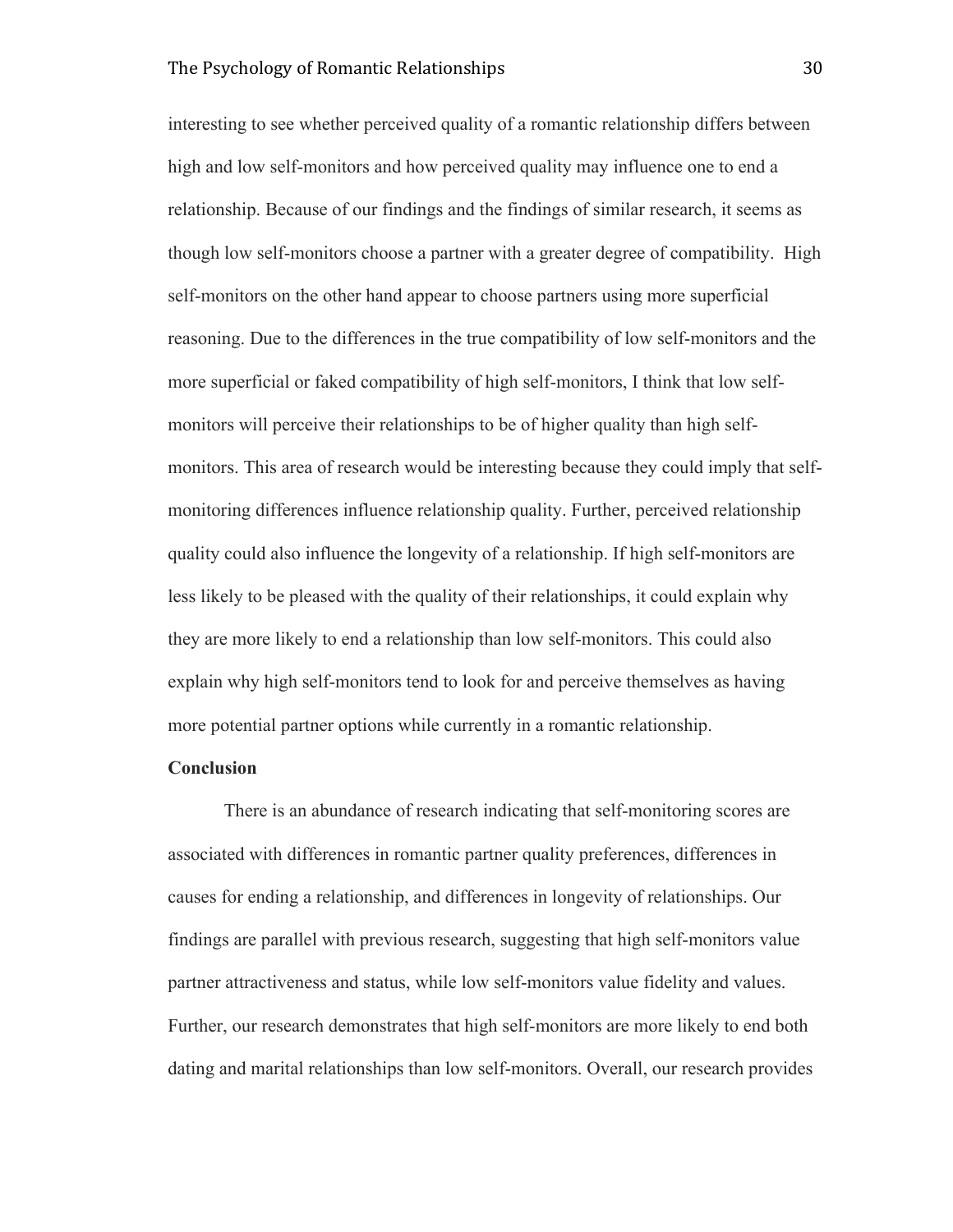evidence that self-monitoring differences in romantic relationships exist. The findings in the current study provide cause to further investigate the differences between high and low self-monitor's partner preferences and romantic relationships.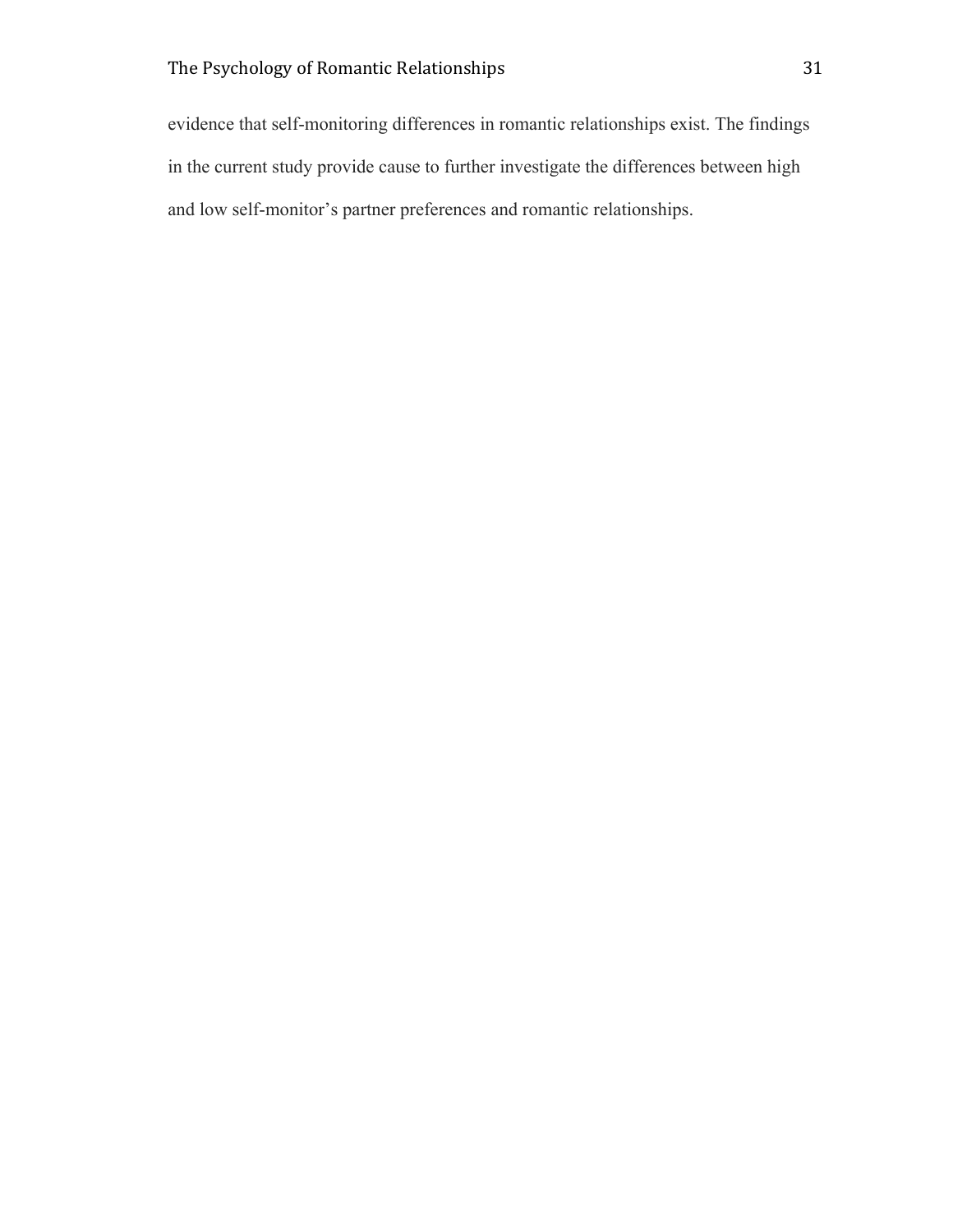## **References**

- Brown, S. L. & Lin, I. F. (2012). The gray divorce revolution: rising divorce among middle-aged and older adults, 1990-2010. *Journals of Gerontology Series B: Psychological Sciences and Social Sciences, 67, 731-741.*
- Fuglestad, P. T. & Snyder, M. (2010). Status and the motivational foundations of selfmonitoring*. Social and Personality Psychology Compass*, *4*, 1031-1041.
- Glasser, W. & Palmatier, L. L. (1996). Marriage failure: A new look at an old problem. *The Family Journal: Counseling and Therapy for Couples and Families, 4,*  286-298.
- Johnson, H. D., Kent, A. & Yale, E. (2012). Examination of identity and romantic relationship intimacy associations with well-being in emerging adulthood. *Identity: An International Journal of Theory and Research, 12, 296-319.*
- Jones, M. (1993). Influence of self-monitoring on dating motivations. *Journal of Research in Personality, 27,* 197-206.
- Leck, K. & Simpson, J. A. (1999). Feigning romantic interest: The role of selfmonitoring. *Journal of Research in Personality, 33,* 69-91.
- Leone, C. & Hall, I. (2003). Self-monitoring, marital dissatisfaction, and relationship dissolution: Individual differences in orientations to marriage and divorce. *Self and Identity, 2*, 189-202*.*
- Leone, C. & Hawkins, L. B. (2006) Self-monitoring and close relationships. *Journal of Personality, 74,* 740-778.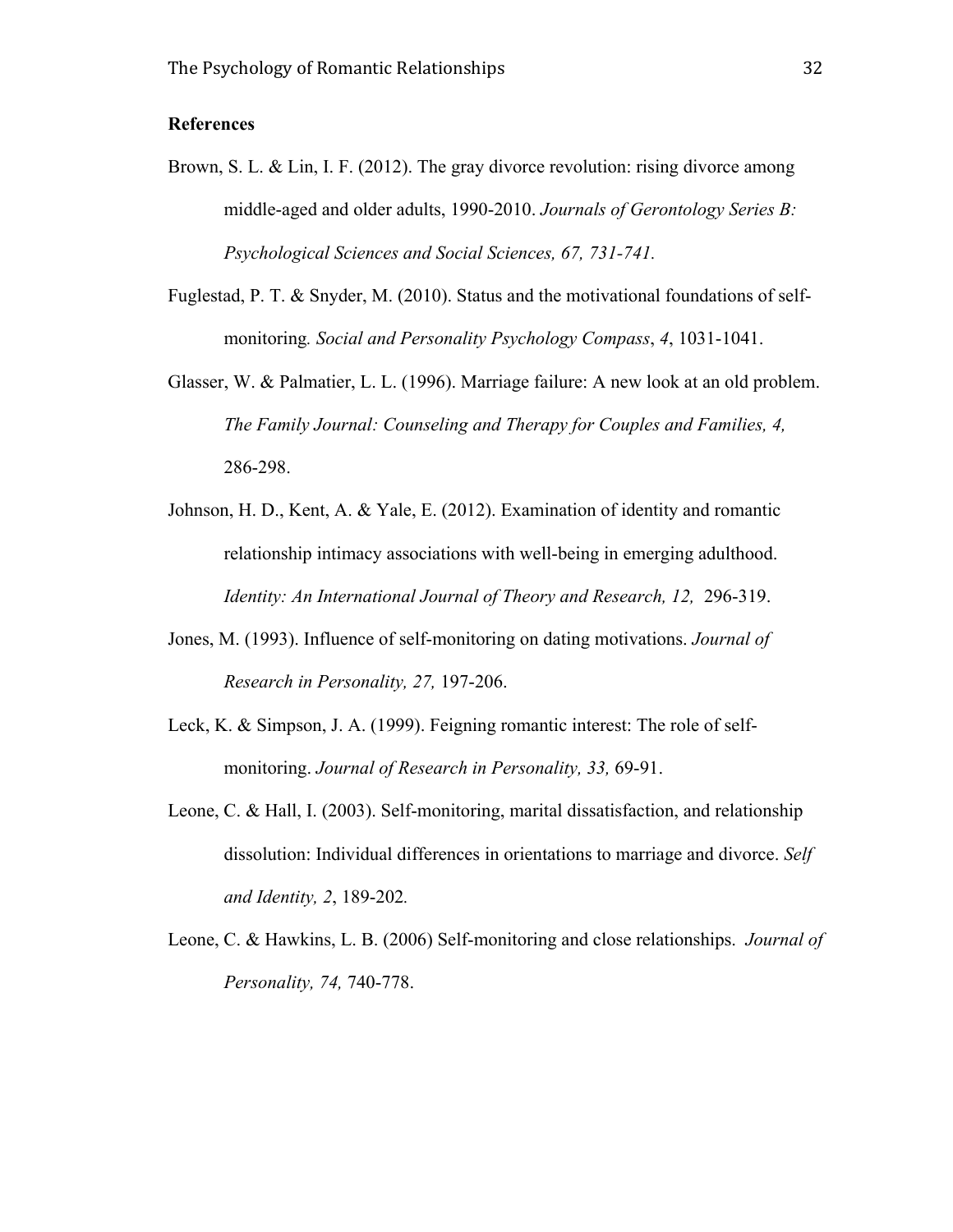- Lippa, R. & Donaldson, S. I. (1990) Self-monitoring and idiographic measures of behavioral variability across interpersonal relationships. *Journal of Personality, 58,* 465-479,
- Lowenstein, L. F. (2005). Causes and associated features of divorce as seen by recent research. *Journal of Divorce and Remarriage, 42,* 153-171.
- Norris, S. L. & Zweigenhaft, R. L. (1999). Self-monitoring, trust, and commitment in romantic relationships. *The Journal of Social Psychology, 139,* 215-220.
- Oner, B. (2002). Self-monitoring and future time orientation in romantic relationships. *The Journal of Psychology, 36*, 420-424*.*
- Oyamot, C. M., Fuglestad, P. T., & Snyder, M. (2010). Balance of power and influence in relationships: The role of self-monitoring. *Journal Of Social And Personal Relationships*, *27*, 23-46.
- Parks-Leduc, L., Pattie, M., W., Pargas, F. & Eliason, R. G. (2013). Self-monitoring as an aggregate construct: Relationships with personality and values. *Personality and Individual Differences, 58,* 3-8.
- Rowatt, W. C., DeLue, S., Strickhouser, L. & Gonzalez, T. (2001). The limited influence of self-monitoring on romantic partner preferences. *Personality and Individual Differences, 31,* 943-954.
- Settersten, Richard A. Jr. (2015). Relationships in time and the life course: The significance of linked lives. *Research in Human Development, 12,* 217-223*.*
- Snyder, M. & DeBono, K. G. (1985). Appeals to image and claims about quality: Understanding the psychology of advertising. *Journal of Personality and Social Psychology, 49,* 586-597*.*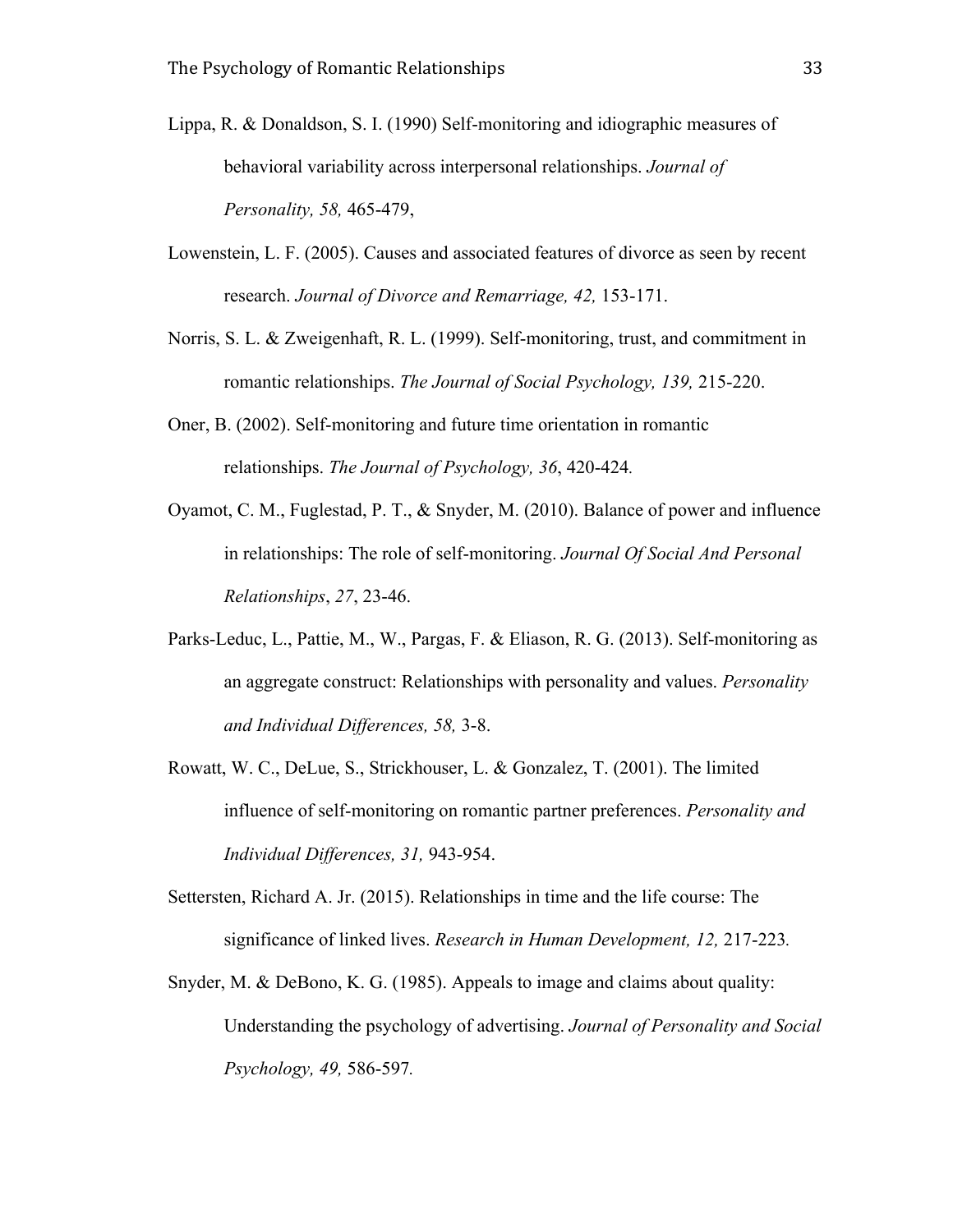- Snyder, M., Berscheid, E., & Glick, P. (1985). Focusing on the exterior and the interior: Two investigations of the initiation of personal relationships. *Journal of Personality and Social Psychology, 48*, 1427-1439*.*
- Snyder, M., Simpson, J. A., & Gangestad, S. (1986). Personality and sexual relations. *Journal of Personality and Social Psychology, 51,* 181-190*.*
- Snyder, M. & Gangestad, S. (1986). On the nature of self-monitoring: Matters of assessment, matters of validity. *Journal of Personality and Social Psychology, 51,* 125-139*.*
- Snyder, M. & Simpson, J. A. (1984). Self-monitoring and dating relationships. *Journal of Personality and Social Psychology 47,* 1281-1291*.*
- Solomon, B. C. & Jackson, J. J. (2014). Why do personality traits predict divorce? Multiple pathways through satisfaction. *Personality Processes and Individual Differences, 106*, 978-996*.*
- Viejo, C., Ortega-Ruiz, R., & Sanchez, V. (2015). Adolescent love and well-being: the role of dating relationships for psychological adjustment. *Journal of Youth Studies, 18,* 1219-1236.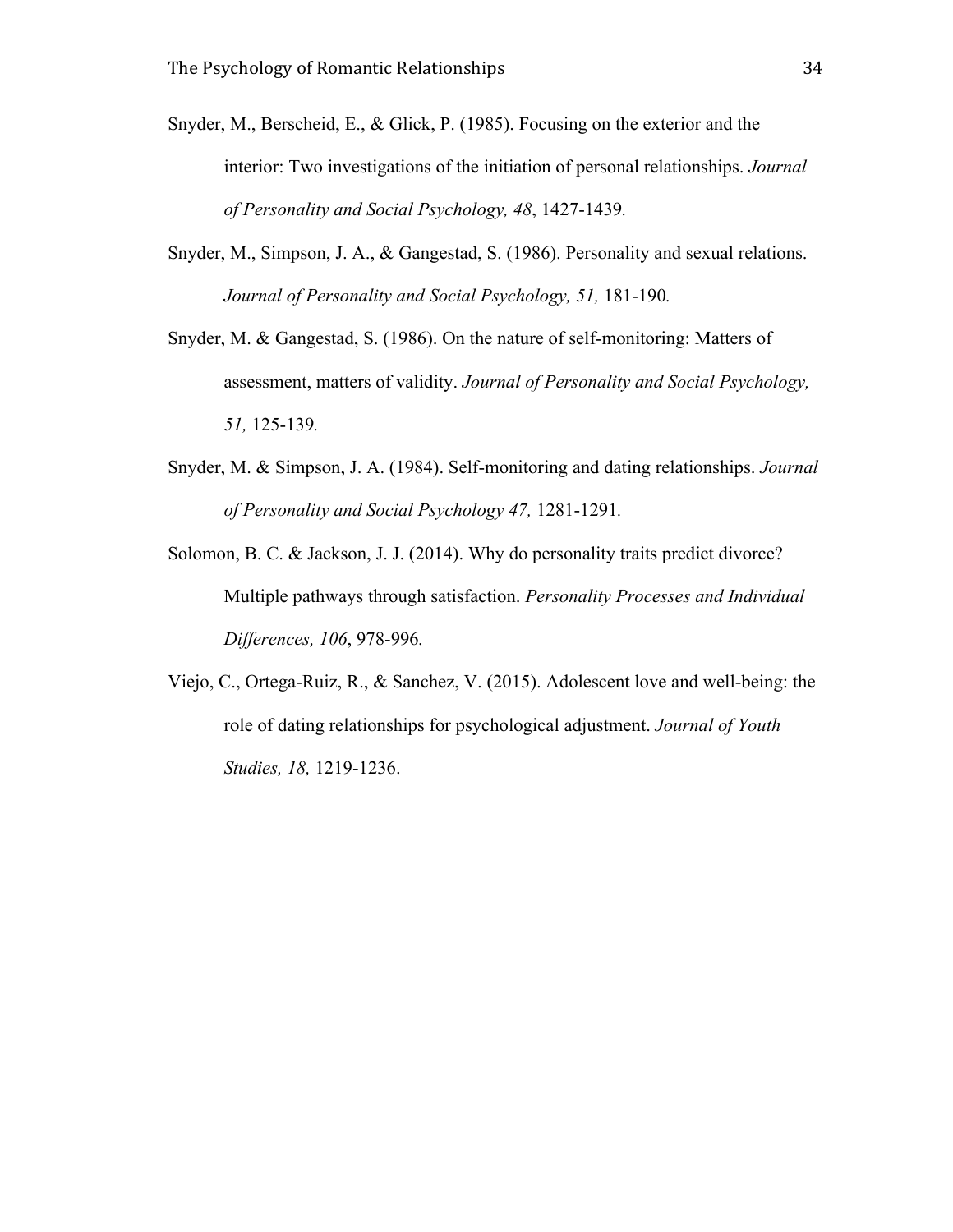## **Appendix A.)**

## **Informed Consent:**

My name is Darby Dietrich, and I am a student at Union College in Schenectady, NY. I am inviting you to participate in a research study. Involvement in the study is voluntary, so you may choose to participate or not. A description of the study is written below.

I am interested in learning about romantic relationships. You will be asked to fill out a small questionnaire. This will take approximately 20 minutes. The risks to you of participating in this study are minimal. If you no longer wish to continue, you have the right to withdraw from the study, without penalty, at any time.

Your responses will be anonymous, such that it would be impossible to link your name with any of your responses.

Even though all aspects of the study may not be explained to you beforehand (e.g., the entire purpose of the study), during the debriefing session you will be given additional information about the study and have the opportunity to ask questions.

By continuing to the survey, you indicate that you understand the information above, and that you wish to participate in this research study.

## **Appendix B.)**

## **Personal Information**:

Have you ever been or are currently married?

 $Yes []$  No [] If so, for how long?  $[$   $]$ Have you ever been divorced?  $Yes [ ]$  No [ ] If so, how long did the marriage last (If more than once, please write the duration of each separated by commas)  $\lceil$ How many children do you have?  $\Box$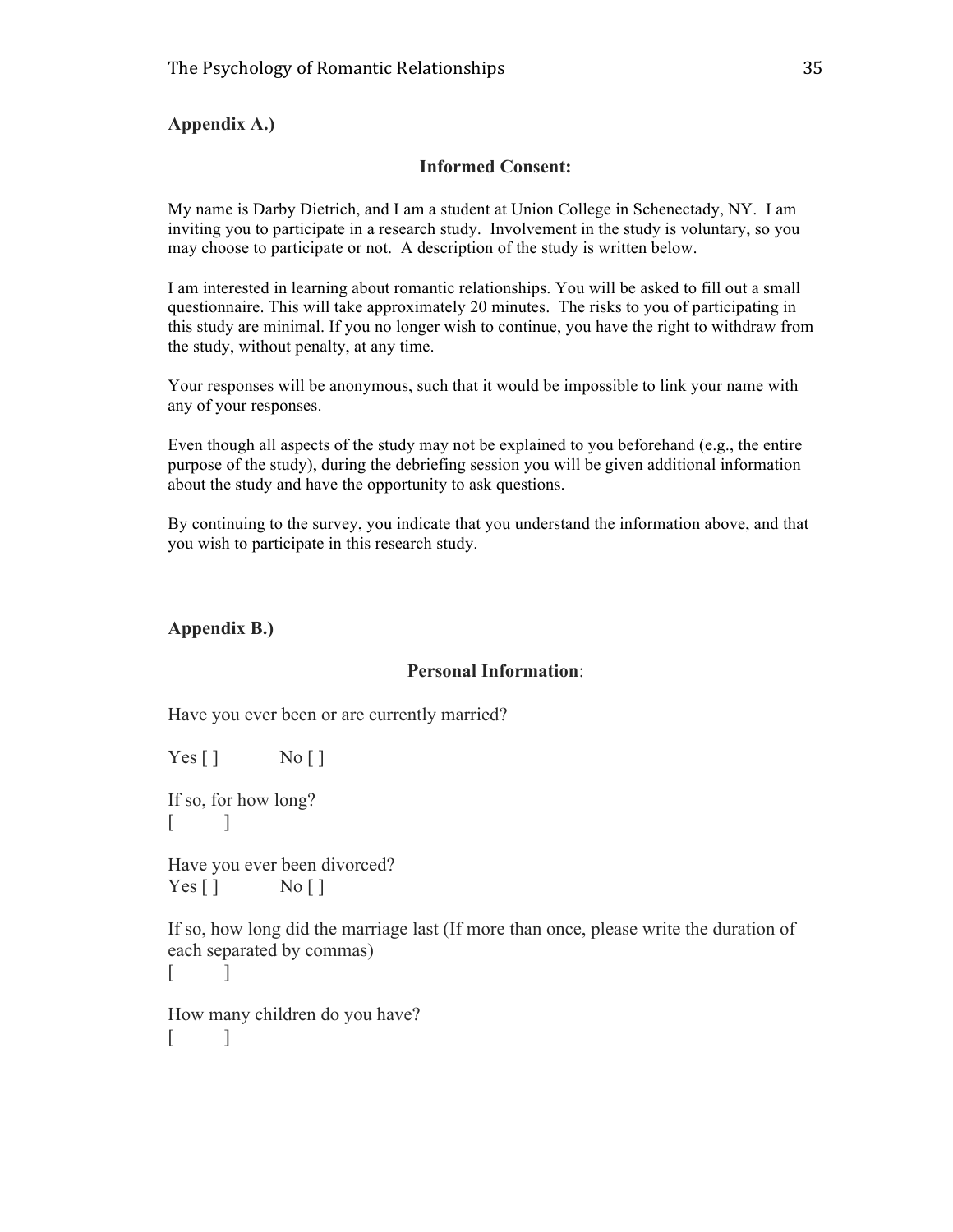## **Appendix C.)**

## **Personal Partner Preferences:**

1.) What qualities are important to you in a potential dating partner? (Check all that apply) Fidelity [ ] Dependability [ ] Vitality [ ] Spiritual values [ ] Creativity [ ] Physical attractiveness [ ] Good parenting [ ] Status-wealth [ ] Other [ ] 2.) If other, please specify  $\lceil$   $\lceil$ 3.) What qualities are important to you in a potential marriage partner? (Check all that apply) Fidelity [ ] Dependability [ ] Vitality [ ] Spiritual values [ ] Creativity [ ] Physical attractiveness [ ] Good parenting [ ] Status-wealth [ ] Other [ ] 4.) If other, please specify  $\lceil$   $\lceil$ 5.) What are reasons that would cause you to end a dating relationship? (Check all that apply) Fidelity [ ] Dependability [ ] Vitality [ ] Spiritual values [ ] Creativity [ ] Physical attractiveness [ ] Good parenting [ ] Status-wealth [ ] Other [ ] 6.) If other, please specify  $\lceil$   $\lceil$ 7.) What are reasons that would cause you to end a marriage? (Check all that apply) Fidelity [ ] Dependability [ ] Vitality [ ] Spiritual values [ ] Creativity [ ] Physical attractiveness [ ] Good parenting [ ] Status-wealth [ ] Other [ ] 8.) If other, please specify  $\lceil$   $\lceil$ 

## **Appendix D.)**

## **Please rank the following agree/disagree statements according to your personal beliefs**:

1.) Being unfaithful in a marriage is never appropriate.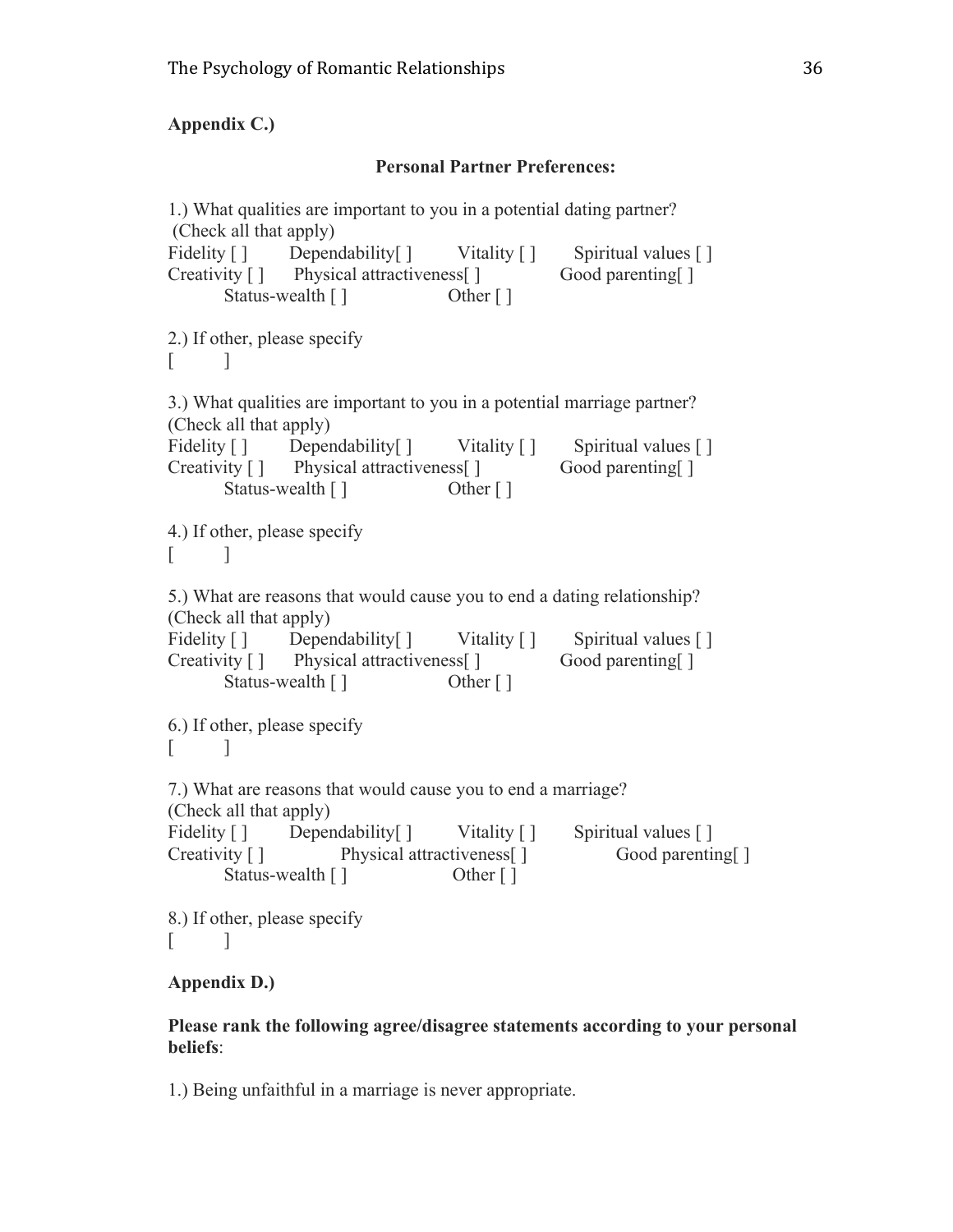| Strongly agree []                                                                   | Agree               | Neutral $\lceil$              | $Disagree \lceil \rceil$ | Strongly disagree <sup>[]</sup> |
|-------------------------------------------------------------------------------------|---------------------|-------------------------------|--------------------------|---------------------------------|
| 2.) Divorce is never appropriate.<br>Strongly agree $\lceil \cdot \rceil$           | Agree               | Neutral $\lceil$              | $Disagree \lceil \rceil$ | Strongly disagree <sup>[]</sup> |
| 3.) Getting remarried is never appropriate.<br>Strongly agree $\lceil \cdot \rceil$ | Agree <sup>[]</sup> | Neutral $\lceil \cdot \rceil$ | $Disagree \lceil \rceil$ | Strongly disagree <sup>[]</sup> |

**Appendix E.)**

## **Personal Reaction Inventory:**

**Directions:** The statements below concern your personal reactions to a number of different situations. No two statements are exactly alike, so consider each statement carefully before answering. If a statement is TRUE or MOSTLY TRUE as applied to you, fill in the T, and if the statement is FALSE or MOSTLY FALSE as applied to you, fill in the F,  $(e.g. (T) (F))$ 

(T) (F) 1. I find it hard to imitate the behavior of other people.

(T) (F) 2. At parties and social gatherings, I do not attempt to do or say things others will like.

(T) (F) 3. I can only argue for ideas that I already believe.

(T) (F) 4. I can make impromptu speeches even on topics about which I have almost no information.

(T) (F) 5. I guess I put on a show to impress or entertain others.

(T) (F) 6. I would probably make a good actor or actress.

(T) (F) 7. In a group of people, I am rarely the center of attention.

(T) (F) 8. In different situations and with different people, I often act like very different persons.

(T) (F) 9. I am not particularly good at making other people like me.

(T) (F) 10. I'm not always the person I appear to be.

(T) (F) 11. I would not change my opinion (or the way I do things) in order to please someone or win their favor.

(T) (F) 12. I have considered being an entertainer.

(T) (F) 13. I have never been good at games like charades or improvisational acting.

(T) (F) 14. I have trouble changing my behavior to suit different people and different situations.

(T) (F) 15. At a party, I let others keep the jokes and stories going.

(T) (F) 16. I feel a bit awkward in public and do not show up quite as well as I should. (T) (F) 17. I can look anyone in the eye and tell a lie with a straight face (if for a right

end).

(T) (F) 18. I may deceive people by being friendly when I really dislike them.

FILLER QUESTION: (T) (F) 19. I have four arms and three legs.